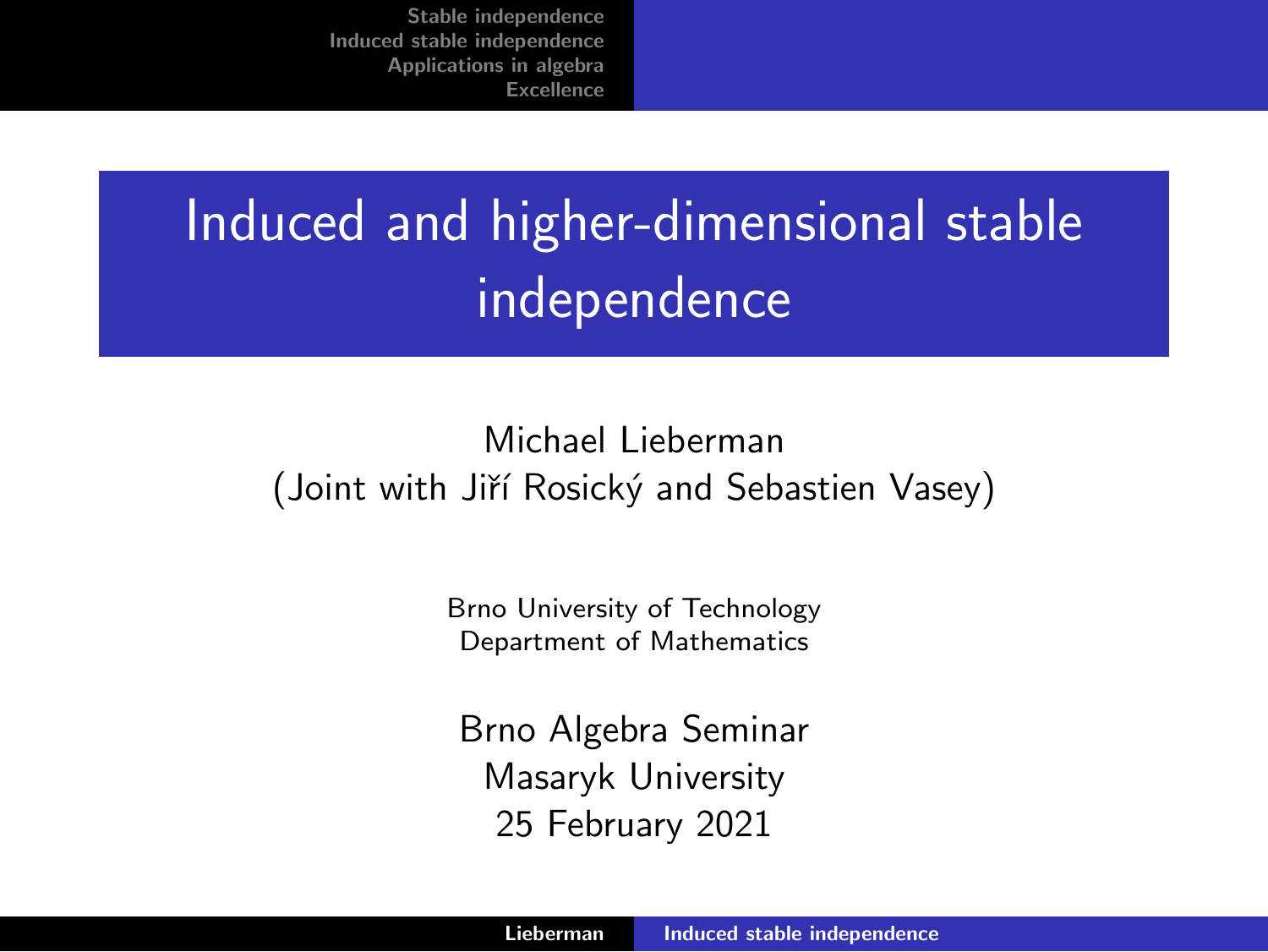Model [theory:](#page-2-0) Living with monos Basic [problem](#page-3-0)

We consider a few recent results concerning stable independence on abstract categories. Chiefly:

- $\triangleright$  We show that, under certain conditions, stable independence can be induced from a subcategory. Building on recent model-theoretic work, this gives stable independence in many important categories of groups and modules.
- $\triangleright$  Time (probably not) permitting, we also consider the phenomenon of *excellence*; that is, stable independence in arbitrary finite dimensions.

Nearly all of the results considered here are joint with Jiří Rosický and Sebastien Vasey, spanning several papers: [LRV1], [LRV2], and [LRV3].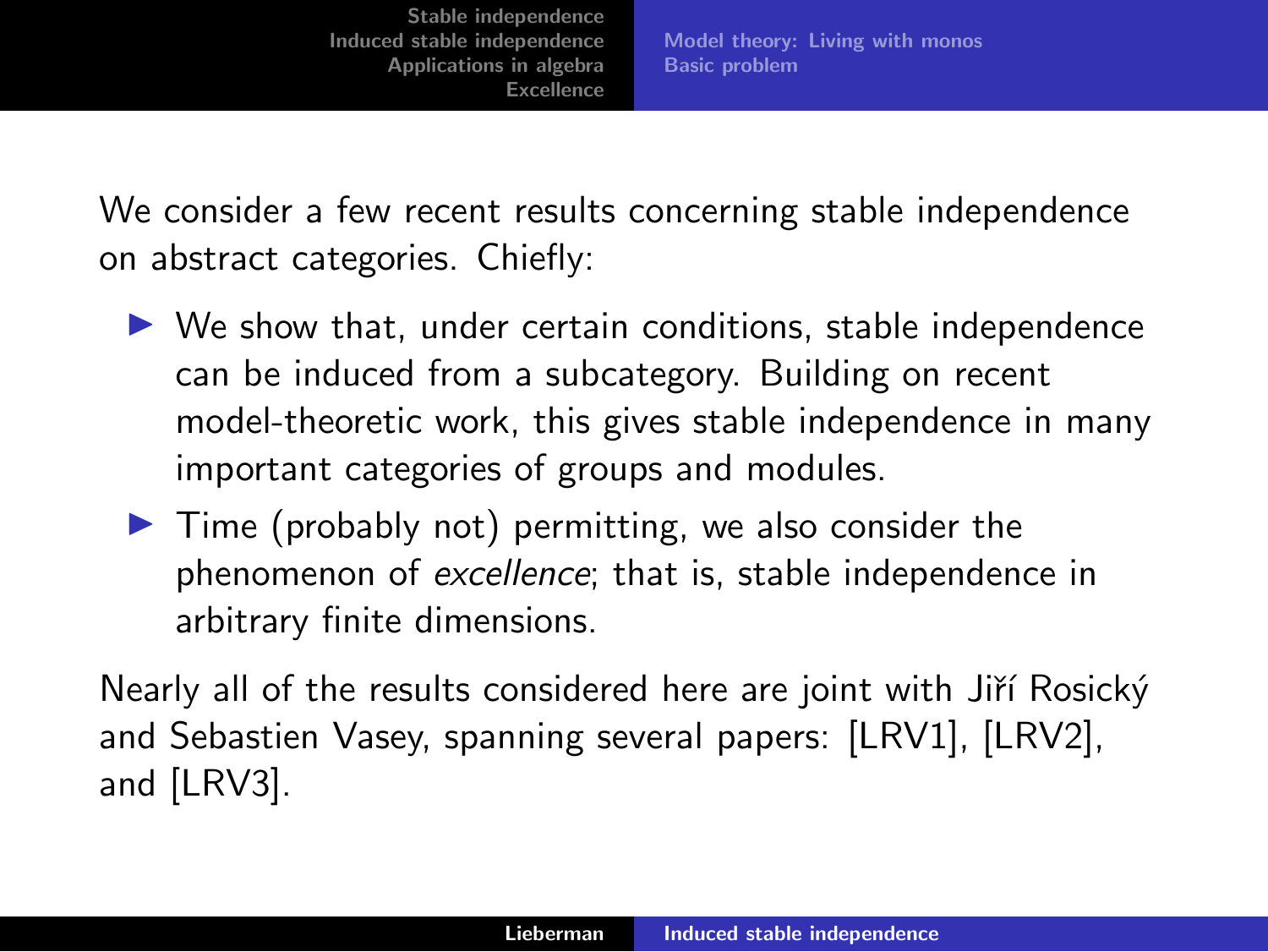Model [theory:](#page-2-0) Living with monos Basic [problem](#page-3-0)

<span id="page-2-0"></span>One of the central features of model theory—classical or abstract—is that it is most successful when all morphisms are *monomorphisms*.

## Example

*Consider Tab, the theory of abelian groups. The category of models* of  $T_{ab}$ , **Mod**( $T_{ab}$ ), is a wide subcategory of **Ab** but is *decidedly non-full: however we construe it, its morphisms will certainly be monos.*

This restriction is genuinely costly:

#### Fact

*The category* Ab *has pushouts;* Mod(*Tab*) *does not, as the induced maps will not be monos!*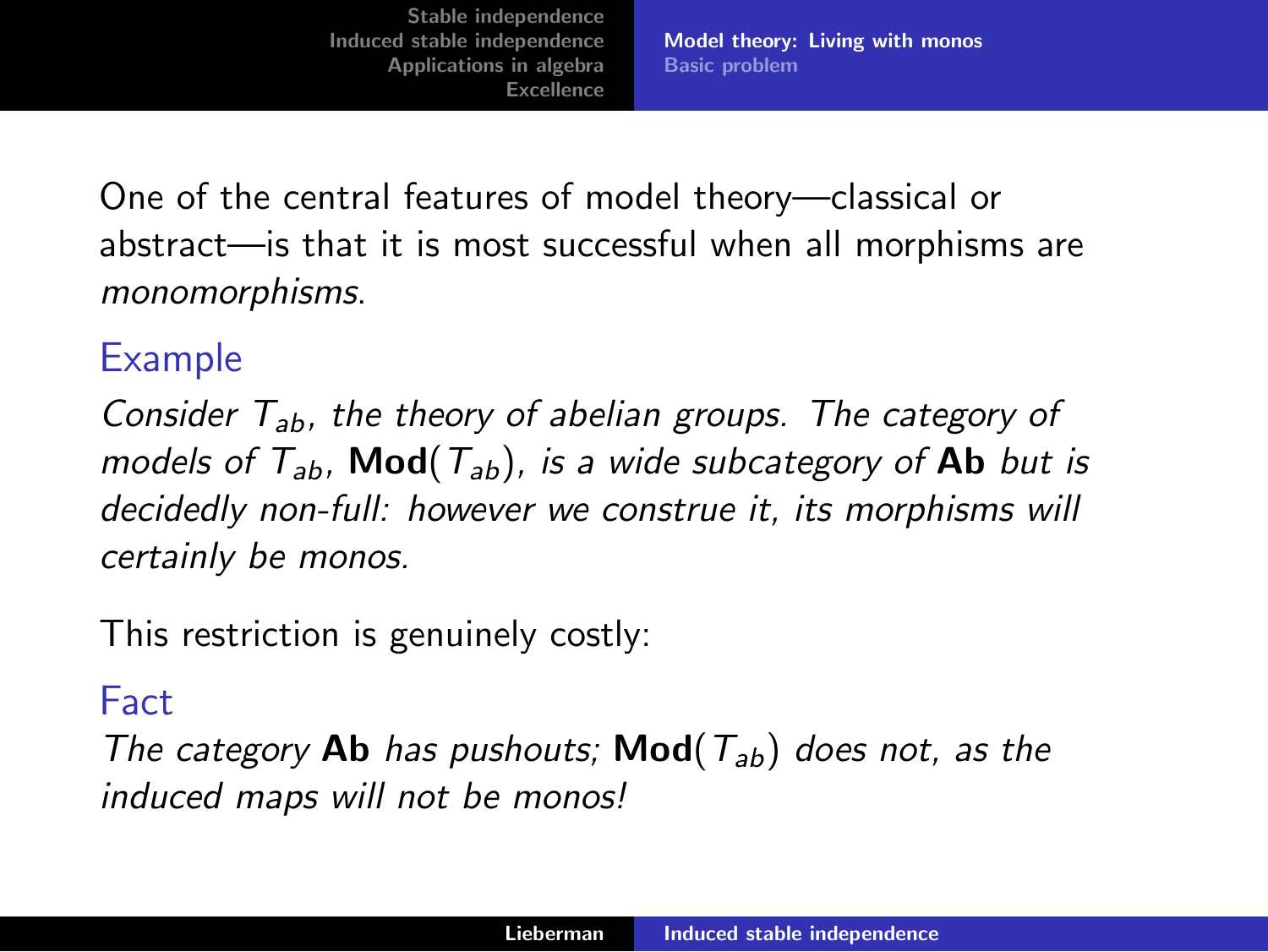Model [theory:](#page-2-0) Living with monos Basic [problem](#page-3-0)

<span id="page-3-0"></span>Basic problem: given a category *K* and family of *K*-morphisms *M*, how much is lost in passing to  $K_M$ , the subcategory of  $K$ whose morphisms are precisely those in *M*?

For the moment, we consider **very** nice  $K$ , namely  $K$  locally presentable.

In general, passing to  $K_M$  expels us from the paradise of locally presentable categories, leaving us with, if we are lucky, accessibility. That is, we may lose some colimits, including pushouts.

#### Fact

*Say a category C is accessible with all morphisms mono (...). If C has pushouts, it is small.*

So if we engineer  $K_M$  to be nice, we lose pushouts. Such is life.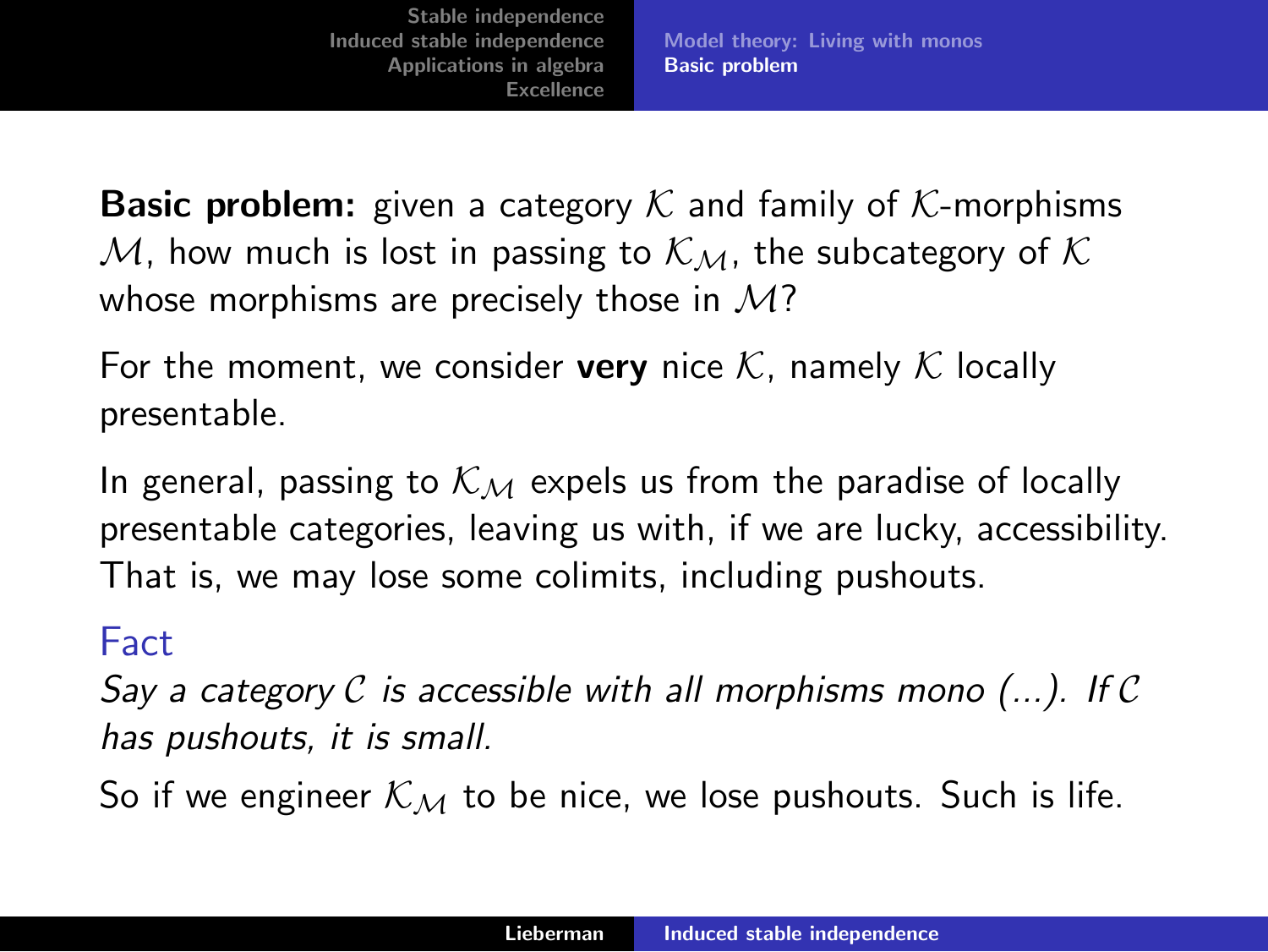**[Background](#page-4-0)** [Independence](#page-7-0) on a category Cofibrant [generation](#page-12-0) [Galois-stability](#page-13-0)

<span id="page-4-0"></span>We take the view, perhaps controversially, that stable (*nonforking*) independence is best understood as a stand-in for the vanished pushouts.

This is extremely ahistorical...

Version 1: Fix a theory  $T$ , monster model  $\mathfrak C$ . We say the type of a tuple  $\bar{a} \in \mathfrak{C}$  over a model *B* does not fork over  $C \subseteq B$  if the type over *C* has the same complexity, i.e. Morley rank. Notation:

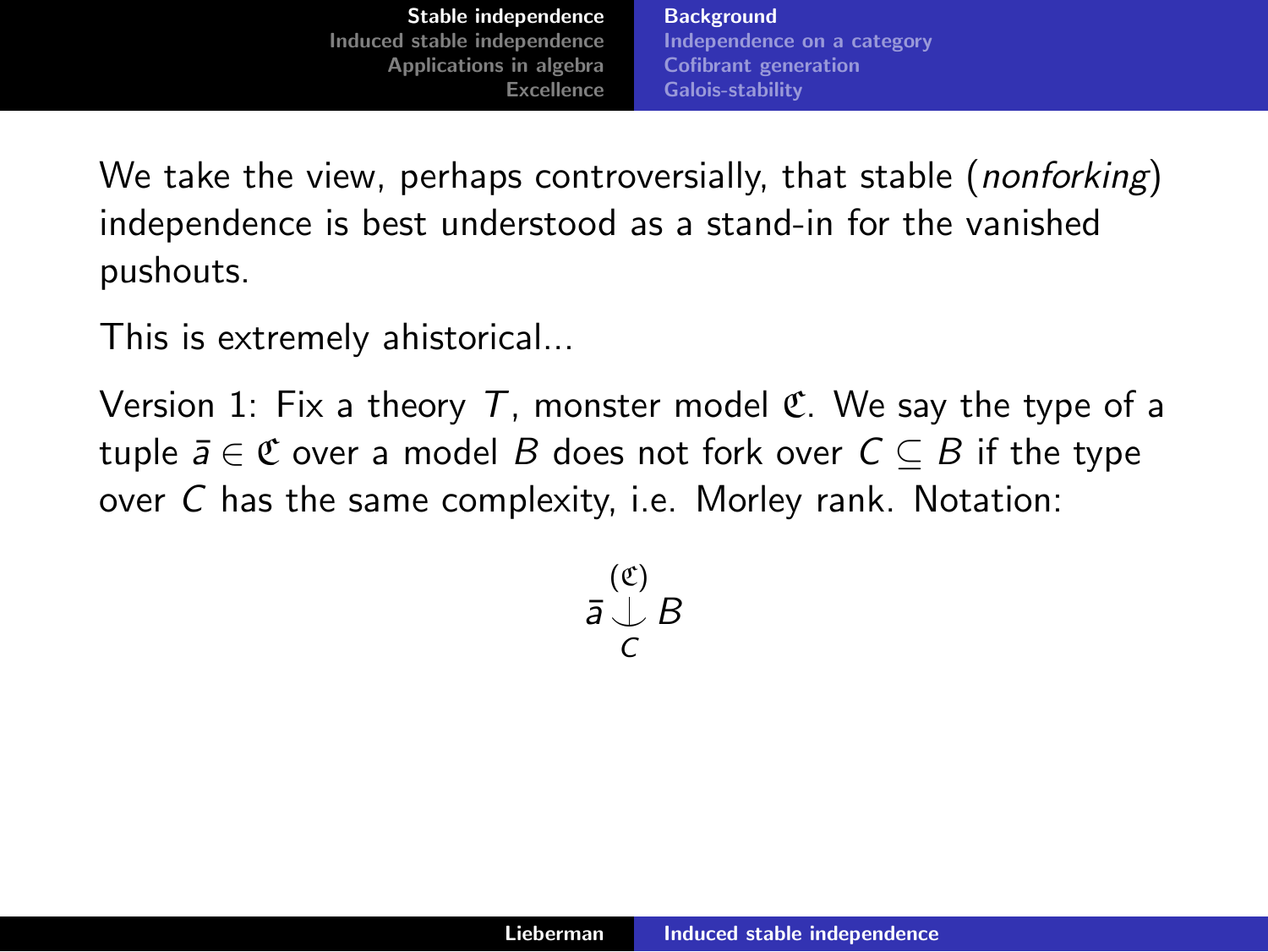We take the view, perhaps controversially, that stable (*nonforking*) independence is best understood as a stand-in for the vanished pushouts.

This is extremely ahistorical...

Version 2: Again, given a theory *T* and monster model C, we say

*A* (C) ⌣*C B*

if the type of any  $\bar{a} \in A$  over *B* does not fork over *C*. One can think of this as a kind of independence relation: *A* is independent from *B* over *C*.

One can think of  $\perp$  as an abstract ternary relation, and axiomatize stable (or *simple*) independence directly.

$$
A\bigcup_C^{(\mathfrak{C})}B
$$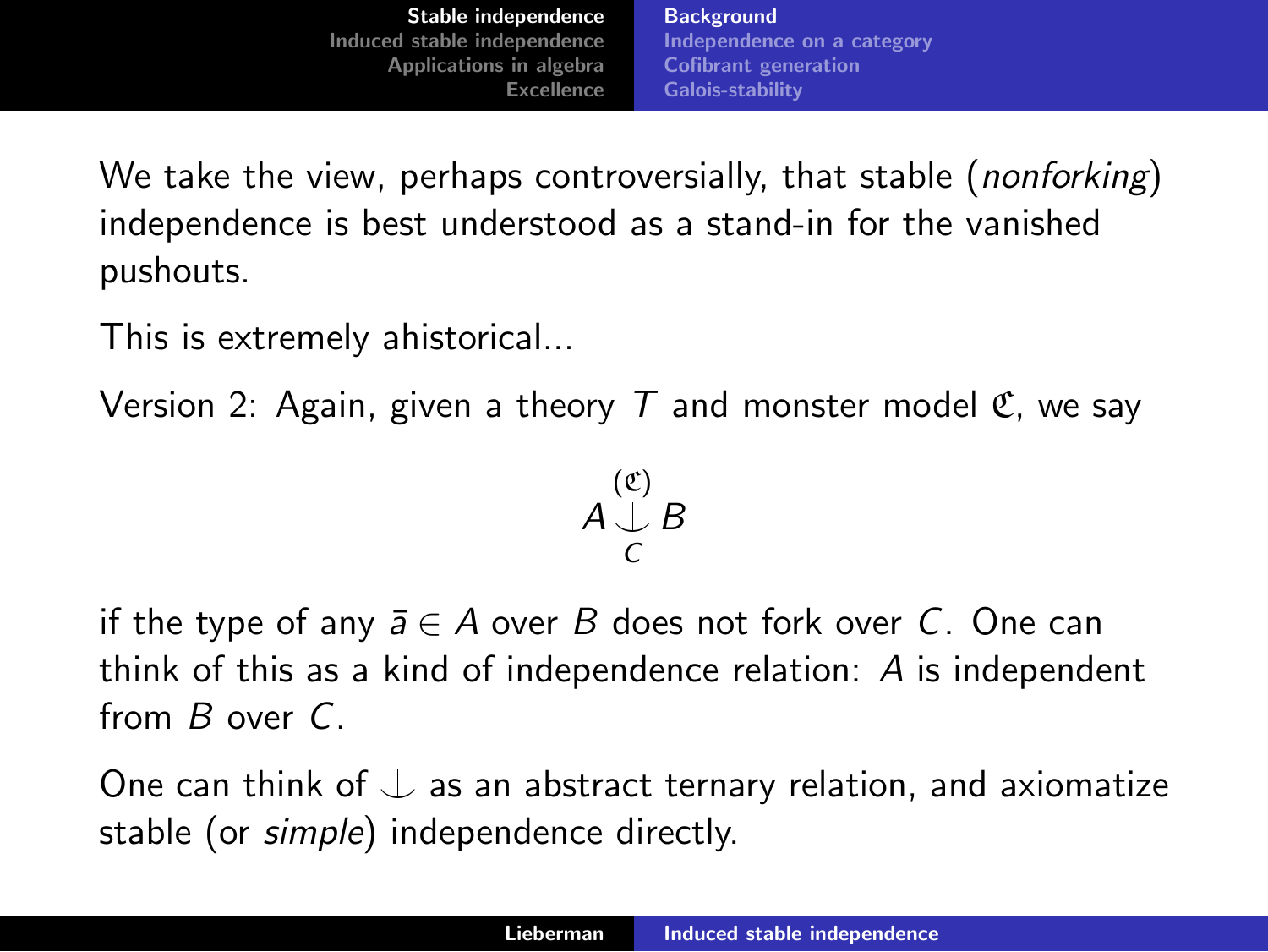**[Background](#page-4-0)** [Independence](#page-7-0) on a category Cofibrant [generation](#page-12-0) [Galois-stability](#page-13-0)

We take the view, perhaps controversially, that stable (*nonforking*) independence is best understood as a stand-in for the vanished pushouts.

This is extremely ahistorical...

Version 3: In abstract model theory, we can only work over models, and may not have a monster model. We end up with  $\downarrow$  as a quaternary relation

$$
M_1 \bigcup_{M_0}^{M_3} M_2
$$

axiomatized as before, [BGKV]. In particular, we are picking out a family of diagrams of strong embeddings of the form

$$
M_1 \rightarrow M_3
$$
  
\n
$$
\uparrow \quad \downarrow \quad \uparrow
$$
  
\n
$$
M_0 \rightarrow M_2
$$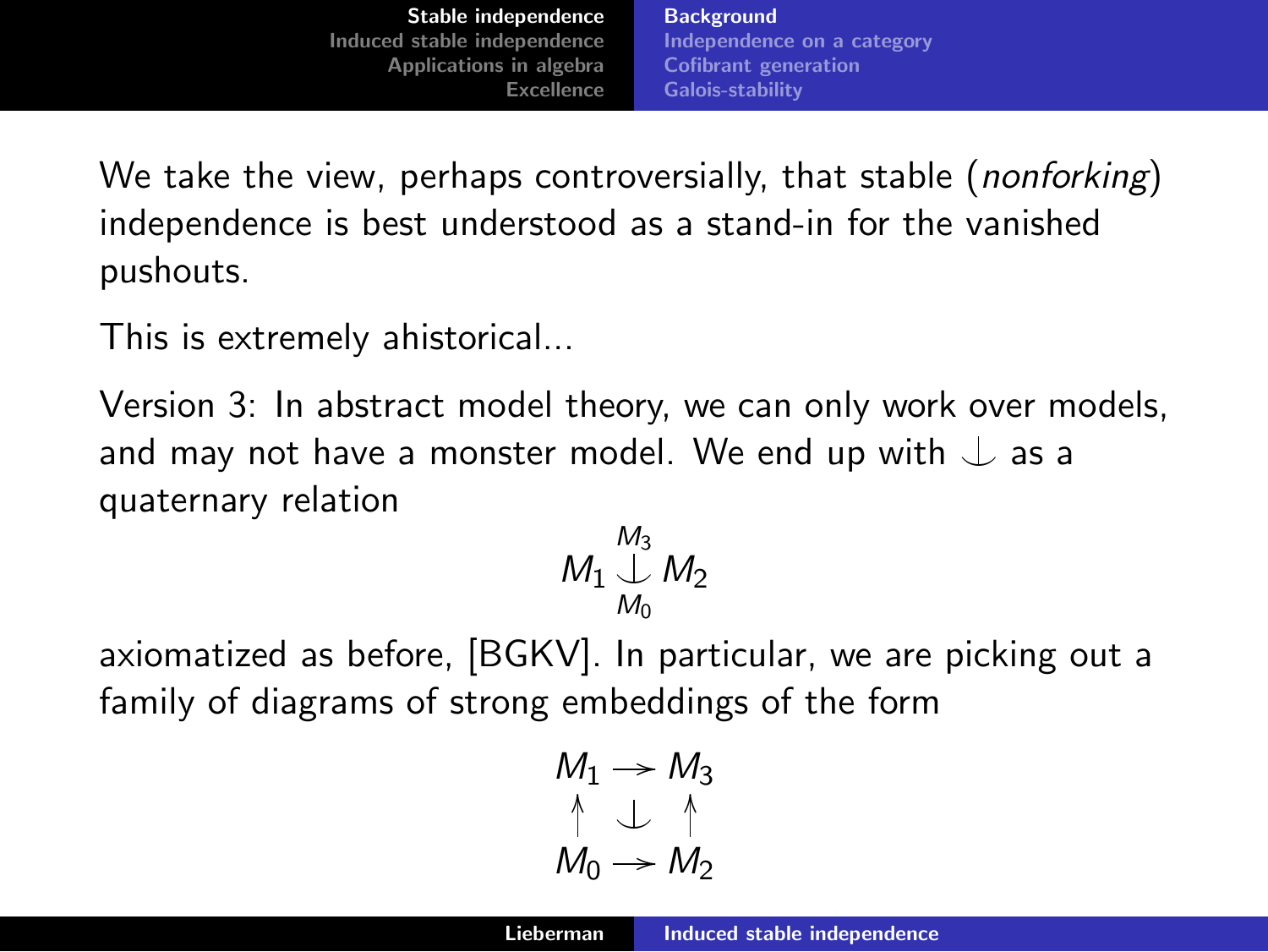<span id="page-7-0"></span>Idea: Do this in an arbitrary category *K*.

# Definition

*An* independence notion  $\perp$  on  $\mathcal K$  is a family of commutative *squares in*  $K$  *(suitably closed).* We say that  $\perp$  *is* weakly stable *if it satisfies*

- 1. *Existence:* Any *span*  $M_1 \leftarrow M_0 \rightarrow M_2$  *can be completed to an independent square.*
- 2. *Uniqueness: there is only one independent square for each span, up to equivalence.*
- 3. *Transitivity: horizontal and vertical compositions of independent squares are independent.*

Fact

*If* ⌣ *is weakly stable, these squares satisfy the usual cancellation property of pushouts.*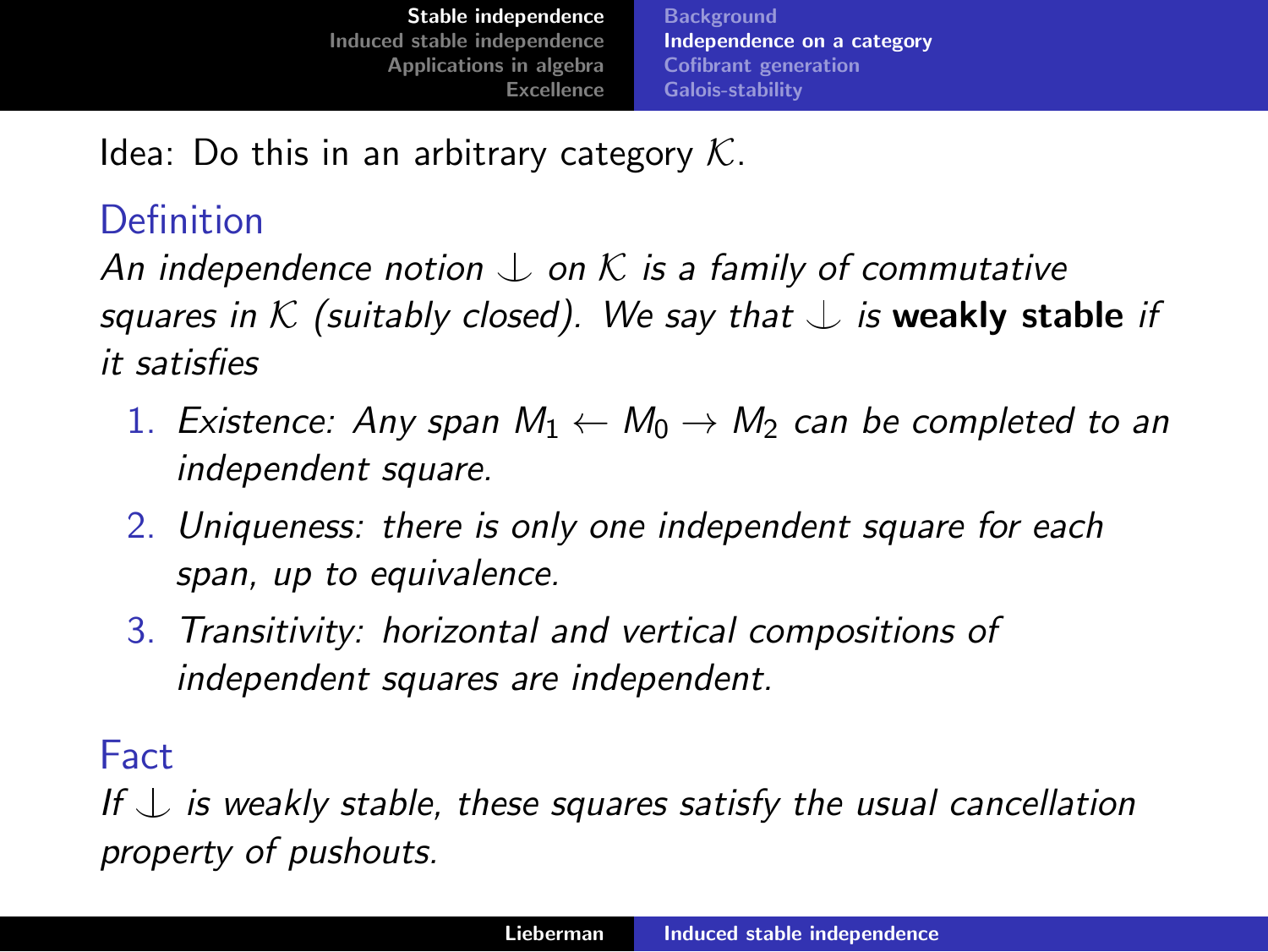We must impose a locality condition—accessibility now appears.

Consider the category *K*↓:

- $\triangleright$  Objects: Morphisms  $f : M \to N$  in K.
- ▶ Morphisms: A morphism from  $f : M \rightarrow N$  to  $f' : M' \rightarrow N'$  is a  $\downarrow$ -independent square

$$
\begin{array}{c}\nM' \rightarrow N' \\
\uparrow \quad \downarrow \quad \uparrow \\
M \rightarrow N\n\end{array}
$$

# Definition

- 1. We say that  $\perp$  *is*  $\lambda$ -**continuous** *if*  $K_{\perp}$  *is closed under* λ*-directed colimits.*
- 2. We say that  $\perp$  *is*  $\lambda$ -accessible *if*  $\mathcal{K}_\perp$  *is*  $\lambda$ -accessible.
- 3. We say  $\downarrow$  *is*  $\lambda$ -stable *if it is weakly stable* and  $\lambda$ -accessible.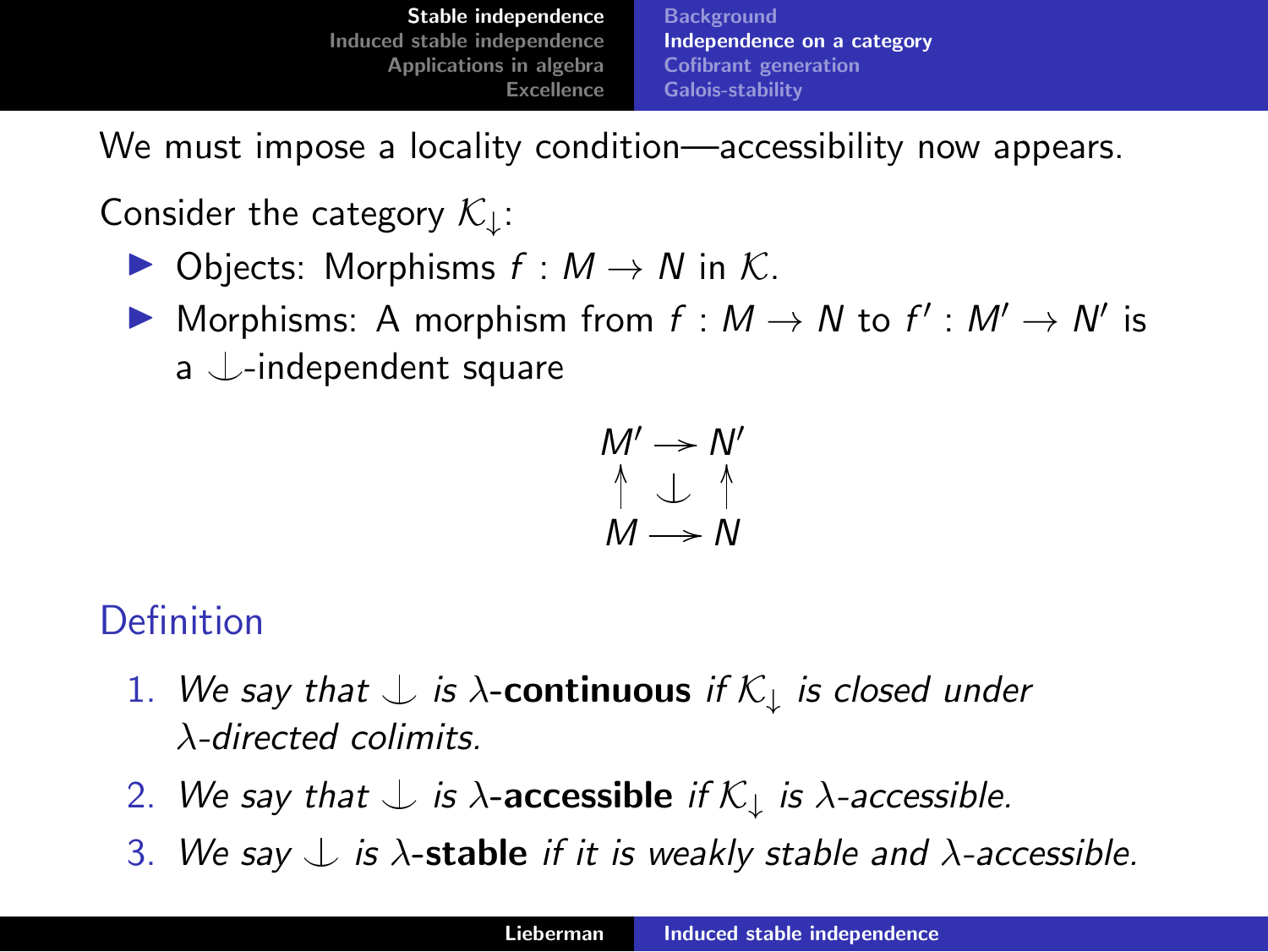Returning to the basic framework, i.e. *K* a category, *M* a class of morphisms, there is a natural candidate for stable independence:

Definition *We say a square*

$$
\begin{array}{ccc}\nM_1 & \to & M_3 \\
\uparrow & & \uparrow \\
M_0 & \to & M_2\n\end{array}
$$

*in K is M*-effective *if*

- 1. *all morphisms are in M,*
- 2. *the pushout of*  $M_1 \leftarrow M_0 \rightarrow M_2$  *exists, and*
- 3. *the induced map from the pushout to*  $M_3$  *is in*  $M$ *.*

If  $M = \{$  regular monos $\}$ , these are the *effective unions* of Barr.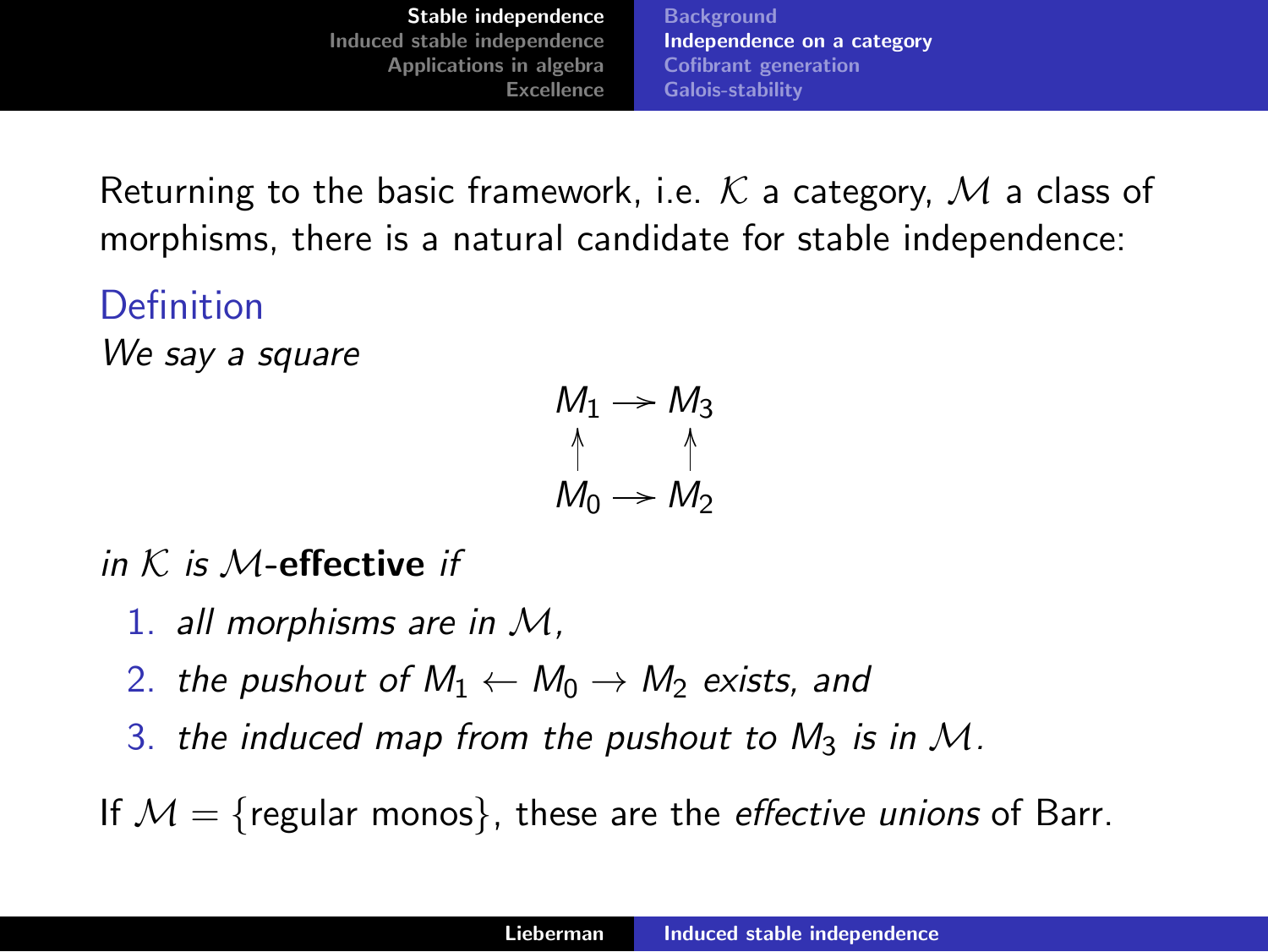**[Background](#page-4-0)** [Independence](#page-7-0) on a category Cofibrant [generation](#page-12-0) [Galois-stability](#page-13-0)

To force these squares to form a nice independence relation, we need a few additional properties:

# Definition

*Let K be a category.*

- 1. We say that M is **coherent** if whenever  $gf \in M$  and  $g \in M$ ,  $f \in \mathcal{M}$ .
- 2. *We say that M is a* coclan *if pushouts of morphisms in M exist, and M is closed under pushouts.*
- 3. *We say M is* almost nice *if it is a coherent coclan, and* nice *if, in addition, it is closed under retracts.*

# **Proposition**

*If M is almost nice, the M-e*ff*ective squares give a weakly stable independence notion on*  $K_M$ .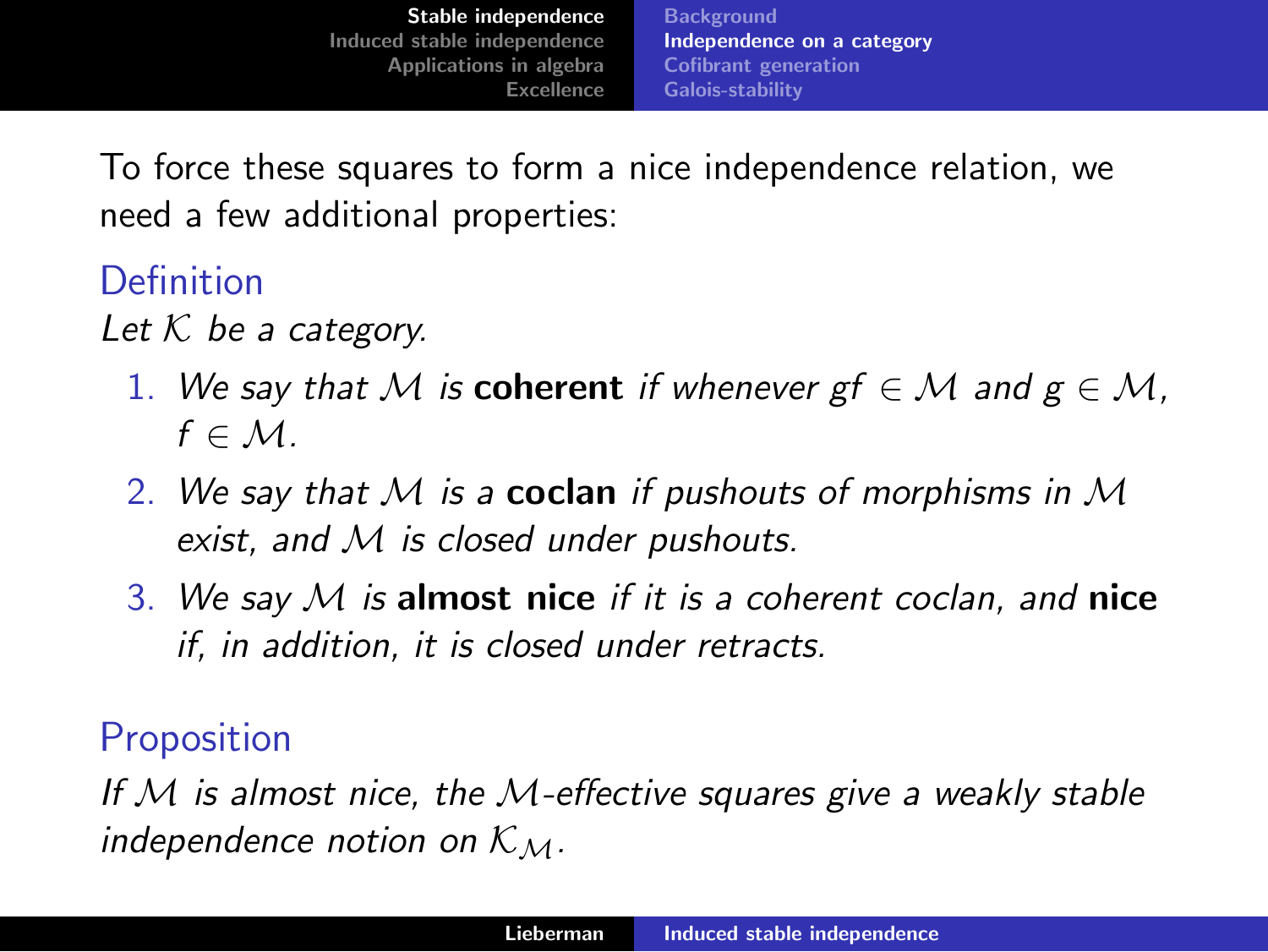We return to our special case:  $K$  is a locally presentable category, and *M* a family of morphisms.

#### Note

*As we said, if M is almost nice, K<sup>M</sup> has a weakly stable independence notion, given by the M-e*ff*ective squares.*

When is this notion  $\aleph_0$ -continuous ( $\mathcal{K}_{\mathcal{M},\perp}$  closed under directed colimits)? When is it  $\aleph_0$ -accessible  $(\mathcal{K}_{ML}$  finitely accessible) and therefore stable?

While existence and uniqueness seem to be the thornier issues in model theory, it is these properties that are most problematic here.

In this special case, though, there is an easy (and rather surprising!) answer.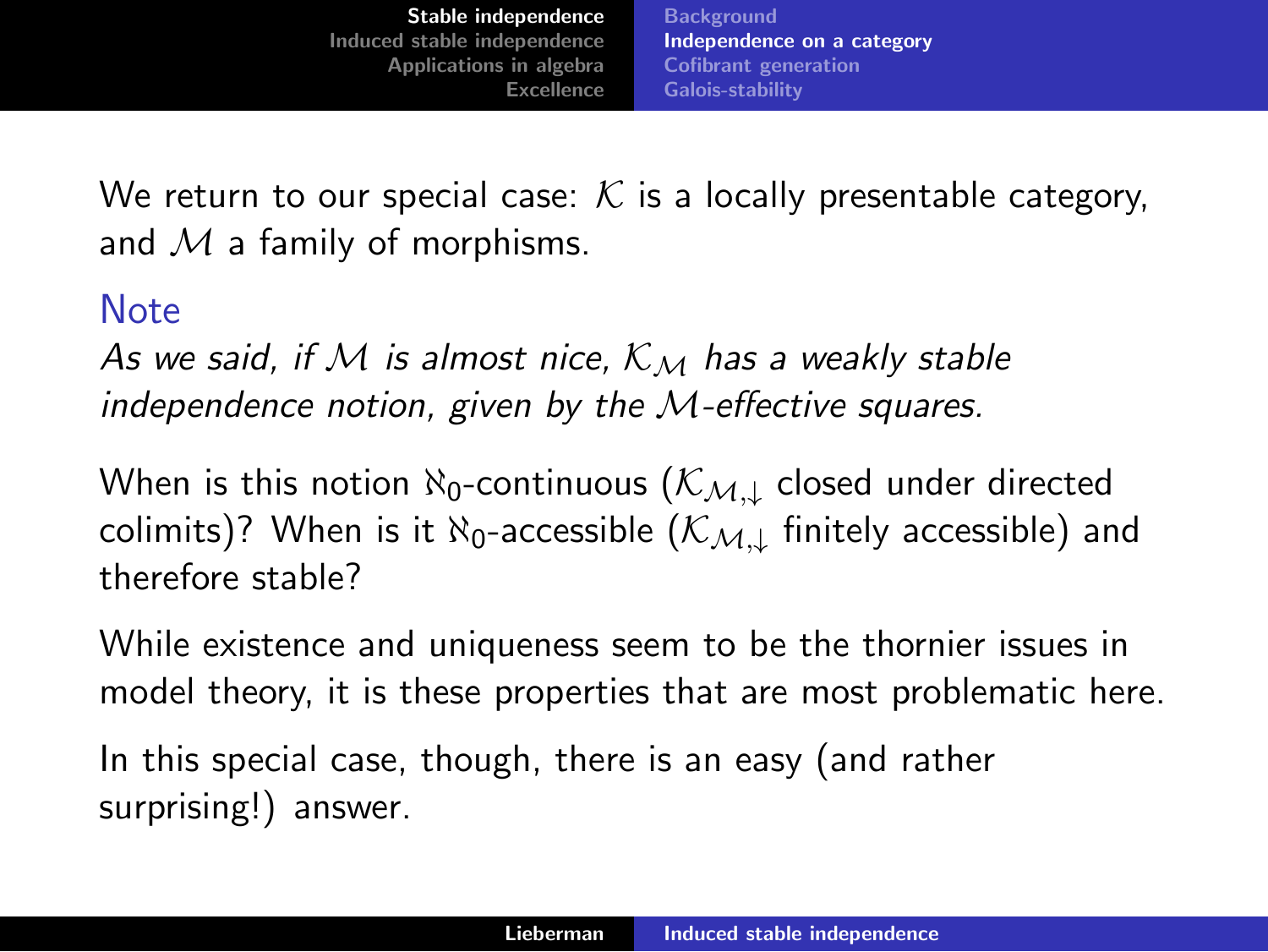**[Background](#page-4-0)** [Independence](#page-7-0) on a category Cofibrant [generation](#page-12-0) [Galois-stability](#page-13-0)

### <span id="page-12-0"></span>Theorem

*Let*  $K$  *be locally presentable,*  $M$  *nice and*  $\aleph_0$ -continuous. The *following are equivalent:*

- 1. *K<sup>M</sup> has a stable independence notion.*
- 2. *M-e*ff*ective squares form a stable independence notion on KM.*
- 3. *M is cofibrantly generated (and accessible).*

#### Note

*If M is the left class of a coherent WFS, it is nice and* ℵ0*-continuous. So this seems interesting...*

This proof, in [LRV2], makes use of the canonicity of stable independence on any category with *directed bounds*. The proof of that fact, in turn, is interesting in its own right.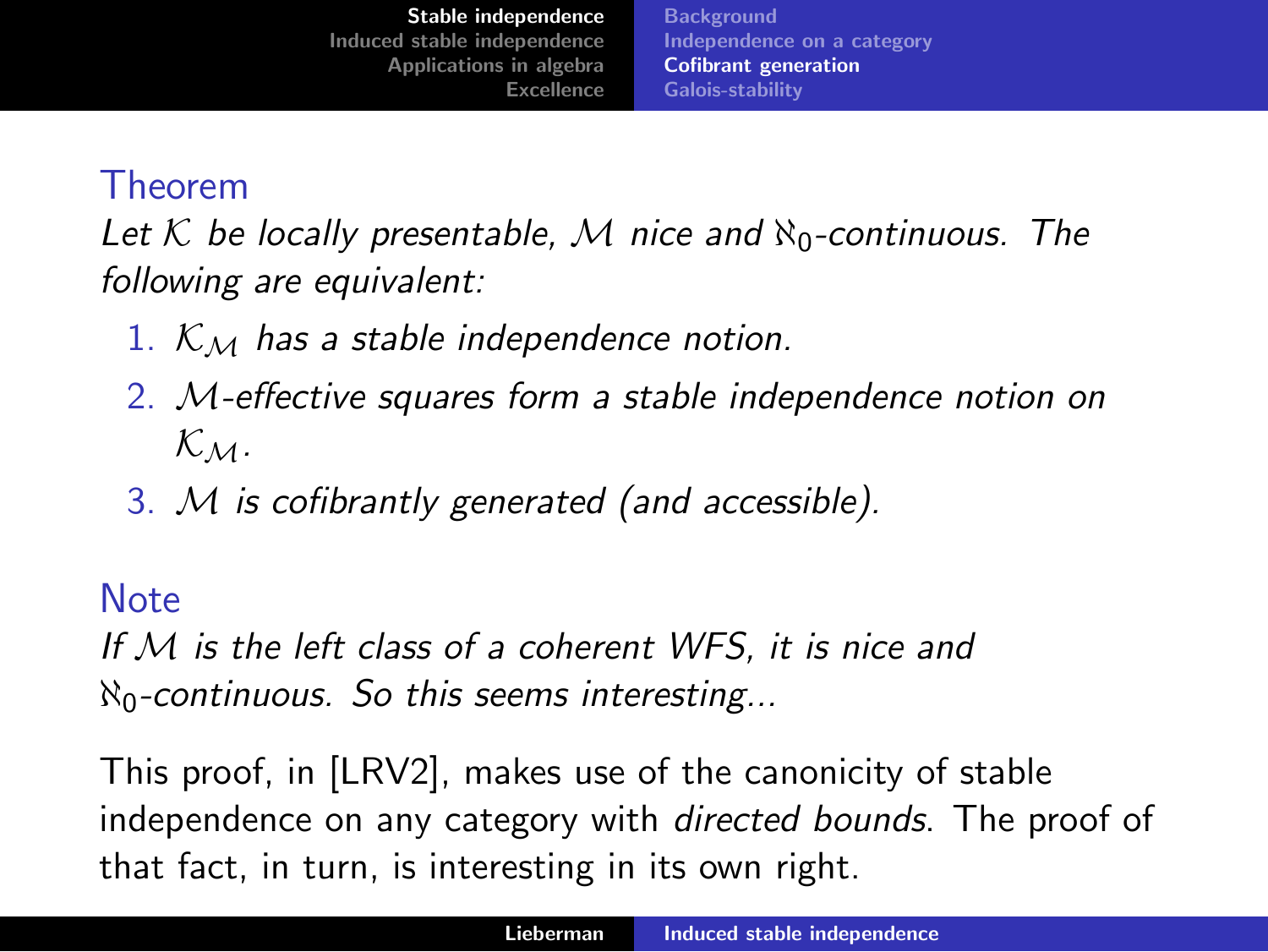[Independence](#page-7-0) on a category Cofibrant [generation](#page-12-0) [Galois-stability](#page-13-0)

<span id="page-13-0"></span>We need a little model-theoretic background.

# Definition

An *abstract elementary class* (or *AEC*) in a fixed finitary signature Σ consists of a nonempty class of Σ-structures *K* and a designated family of embeddings between them, *M*, with

- $\blacktriangleright$  *M* coherent in **Emb**( $\Sigma$ ).
- $\blacktriangleright$  *M* closed under directed colimits in  $\mathsf{Emb}(\Sigma)$ .
- $\triangleright$   $K_M$  accessible: Löwenheim-Skolem-Tarski.

This is too fancy, really: AECs are perfectly concrete, and a straightforward generalization of elementary classes.

# Definition

A *µ*-AEC is just as above, but the signature may be *µ*-ary, and and *M* need only be closed under *µ*-directed colimits.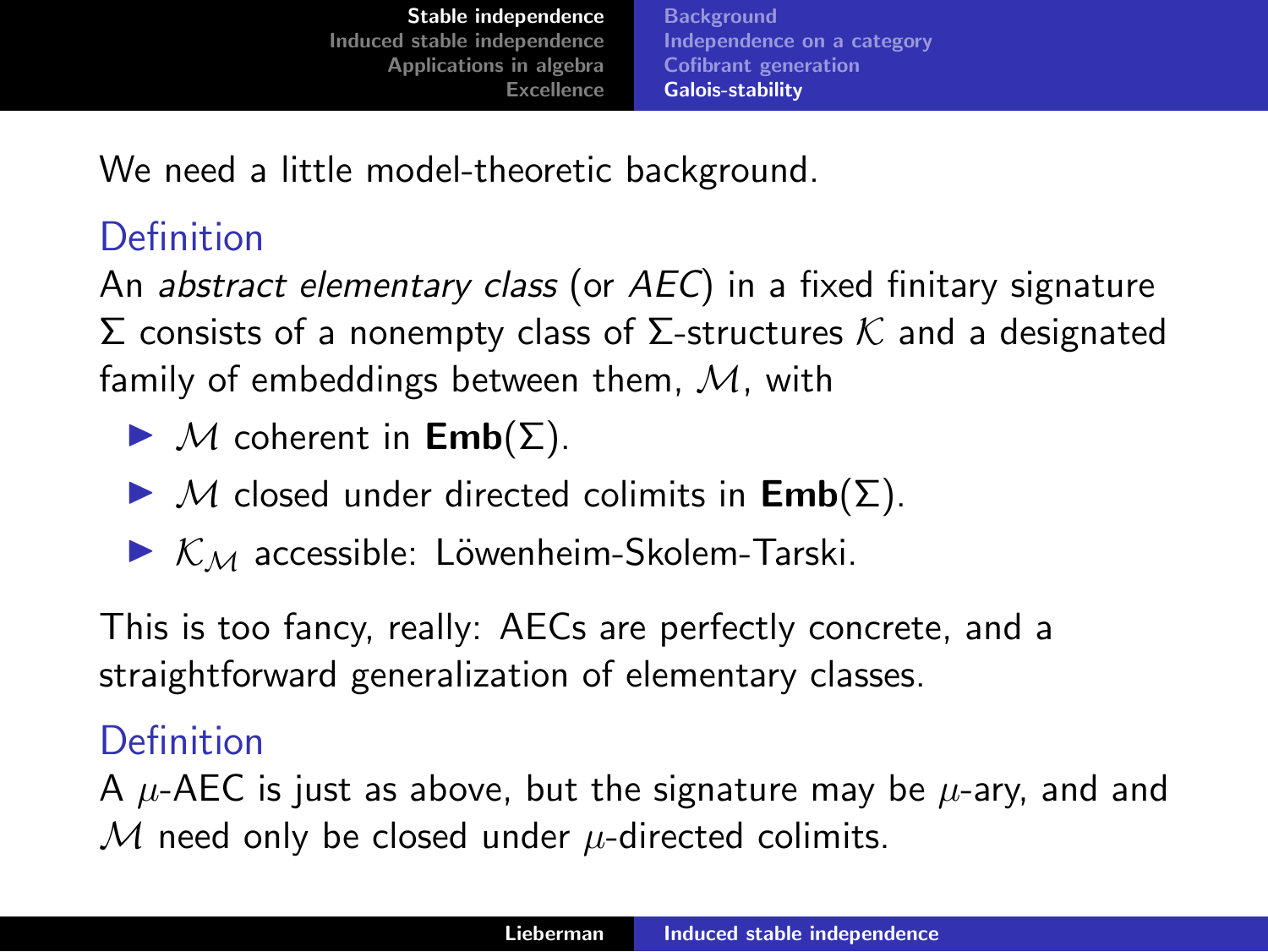#### Note

*Accessible categories with all morphisms monomorphisms and µ-AECs are exactly the same thing.*

In place of syntactic types, we use *orbital* (or *Galois*) types:

## Definition

Given  $f_i: M_0 \to M_i$  and  $a_i \in UM_i$ ,  $i = 1, 2$ , we say that  $a_1$  and  $a_2$ have the same Galois type over  $M_0$  if there are  $g_i : M_i \to N$  such that the following diagram commutes

$$
M_1 \xrightarrow{g_1} N
$$
  
 $f_1 \uparrow \qquad \qquad \uparrow g_2$   
 $M_0 \xrightarrow{g_2} M_2$ 

and  $U_{g_1}(a_1) = U_{g_2}(a_2)$ .

*Amalgamation* guarantees this is an equivalence relation.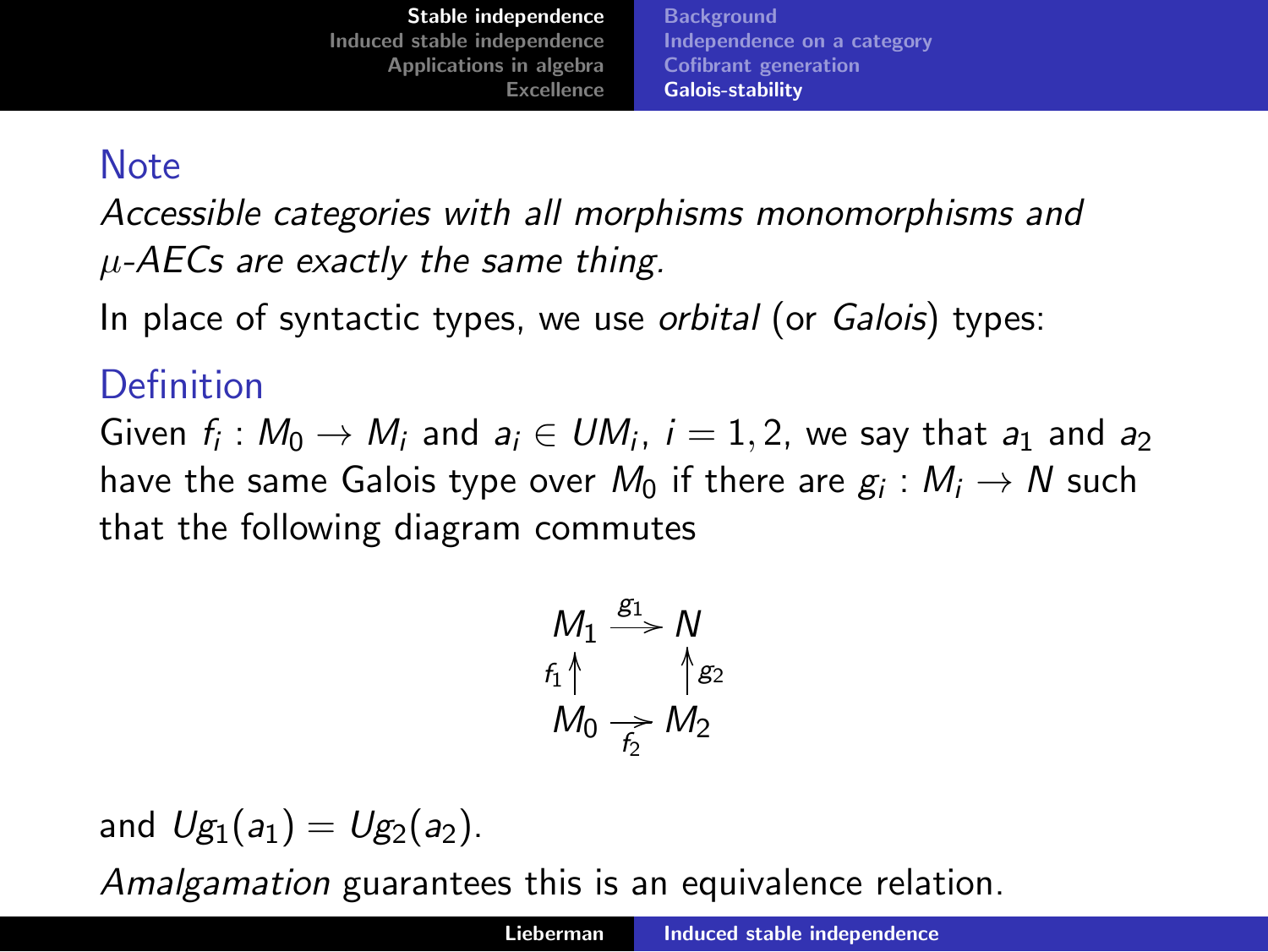A standard way of measuring the complexity of a first-order theory or (*µ*-)AEC is *stability*, in the sense of counting types:

# Definition

We say that a ( $\mu$ -)AEC  $\mathcal K$  is  $\lambda$ -Galois-stable if for any  $M \in \mathcal K$ ,  $|UM| = \lambda$ , there are at most  $\lambda$  Galois types over M in K. We say that *K* is *Galois stable* if it is λ-Galois-stable for some λ.

How does this relate to stable independence?

#### Theorem

*Let K be a µ-AEC with directed bounds. If K has a stable independence relation, K is Galois stable on a proper class of cardinals.*

Galois stability is strictly weaker—stable independence implies amalgamation, for one thing.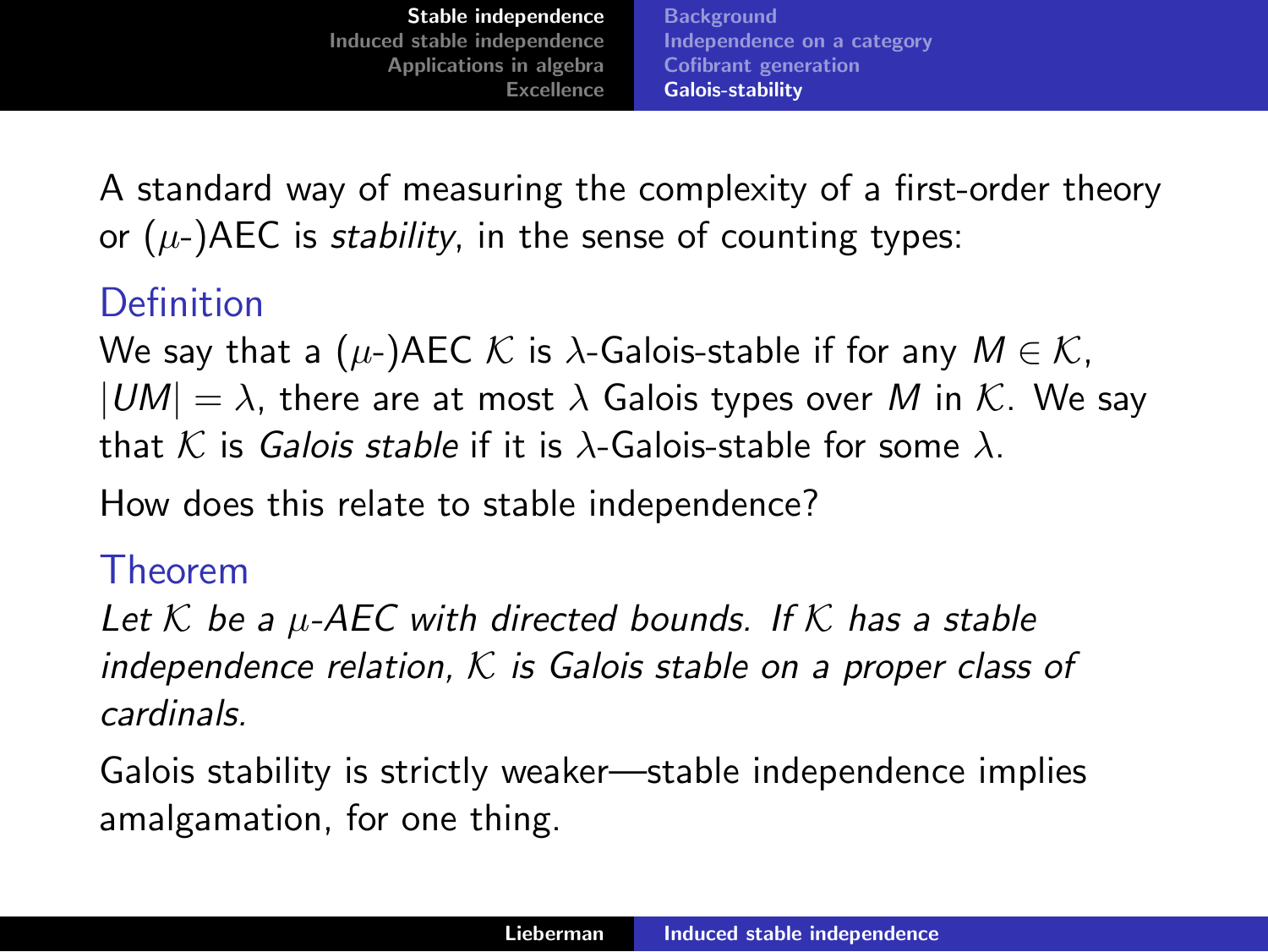The [setup](#page-16-0) The main [theorem](#page-20-0)

<span id="page-16-0"></span>Let us assume that  $K$  is an accessible category with all morphisms monomorphisms (hence, morally speaking, a *µ*-AEC).

There are a number of model-theoretic conditions on *K*—the failure of the order property plus a few large cardinals, or Galois stability—that ensure stable independence on a subcategory of *K*.

It is natural, then, to ask: if some subcategory *L* of *K* has stable independence, under what conditions on

- $\blacktriangleright$  the category  $K$ , and
- $\blacktriangleright$  the embedding  $\mathcal{L} \hookrightarrow \mathcal{K}$

can we infer the existence of stable independence on *K*?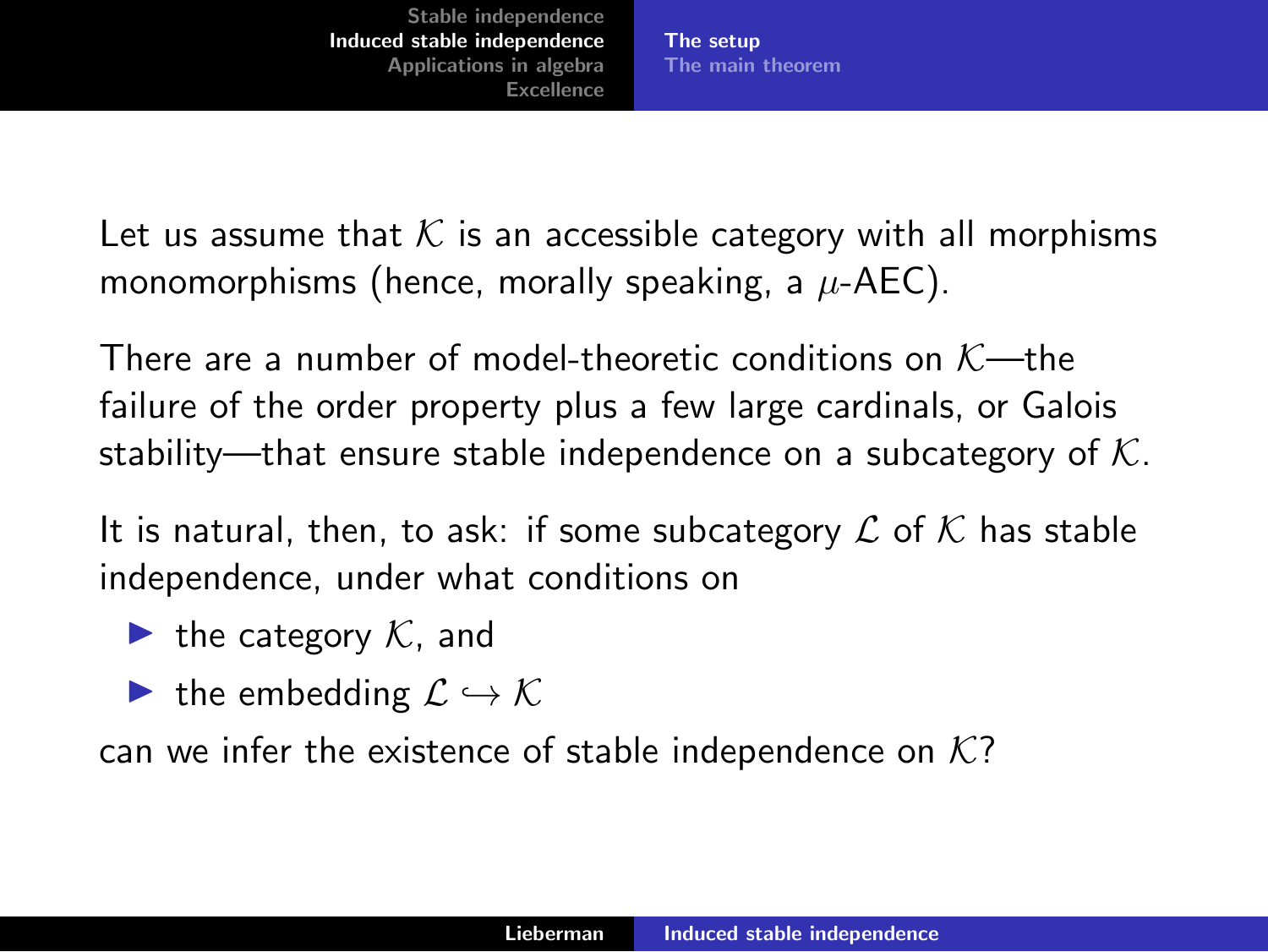The [setup](#page-16-0) The main [theorem](#page-20-0)

# Conditions on *K*

We will not be able to manufacture stable independence on *K* out of whole cloth.

In particular, *K* must have an independence notion that is

- 1. weakly stable, and
- 2.  $N_0$ -continuous.

The latter property implies only that *K*<sup>↓</sup> is closed under directed colimits—lacking the local character that would come with, say,  $\aleph_0$ -accessibility.

So we assume a lot, but much less than stability.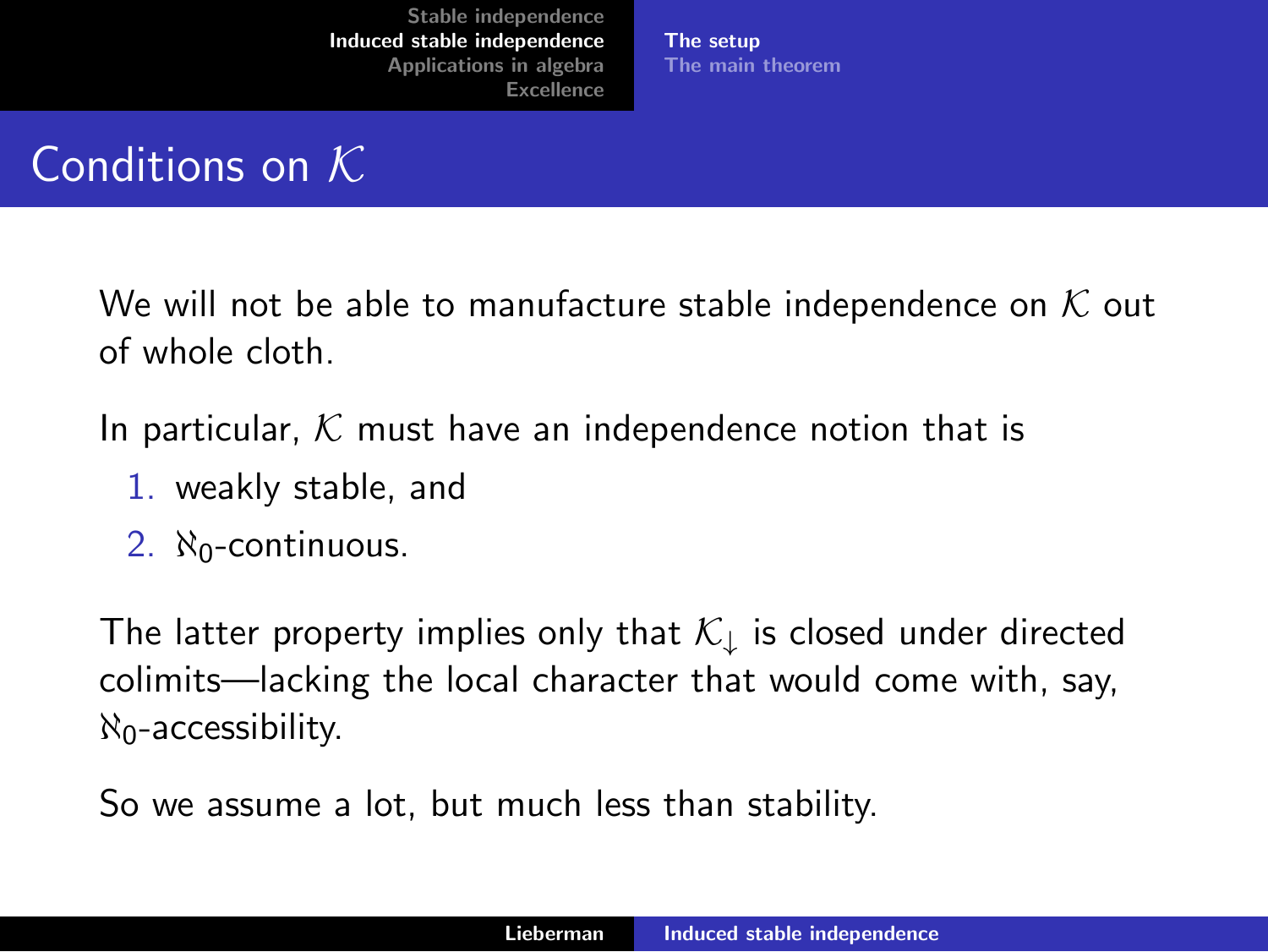The [setup](#page-16-0) The main [theorem](#page-20-0)

# Conditions on  $\mathcal{L} \hookrightarrow \mathcal{K}$

We will require that *L* is a cofinal subcategory, in a slightly weaker sense than usual:

#### Definition

We say that a functor  $F: \mathcal{L} \to \mathcal{K}$  is *cofinal* if for any  $K \in \mathcal{K}$  and any finite sequence  $(FL_i \stackrel{f_i}{\to} K)_{i \in I}$ , there is  $L \in \mathcal{L}$ ,  $K \stackrel{g}{\to} FL$ , and  $(FL_i \overset{F_{g_i}}{\rightarrow} FL)_{i \in I}$  such that  $Fg_i = f_i \circ g$  for all  $i \in I$ . A subcategory is cofinal if the inclusion is cofinal.

- ► If  $\mathcal L$  is a full subcategory of  $\mathcal K$  and for every  $K \in \mathcal K$  there is a morphism  $f : M \to L$  with  $L \in \mathcal{L}$ , then  $\mathcal L$  is a cofinal subcategory of  $K$  in the above sense.
- $\blacktriangleright$  The category of  $\lambda$ -saturated models of a  $\mu$ -AEC is a cofinal subcategory.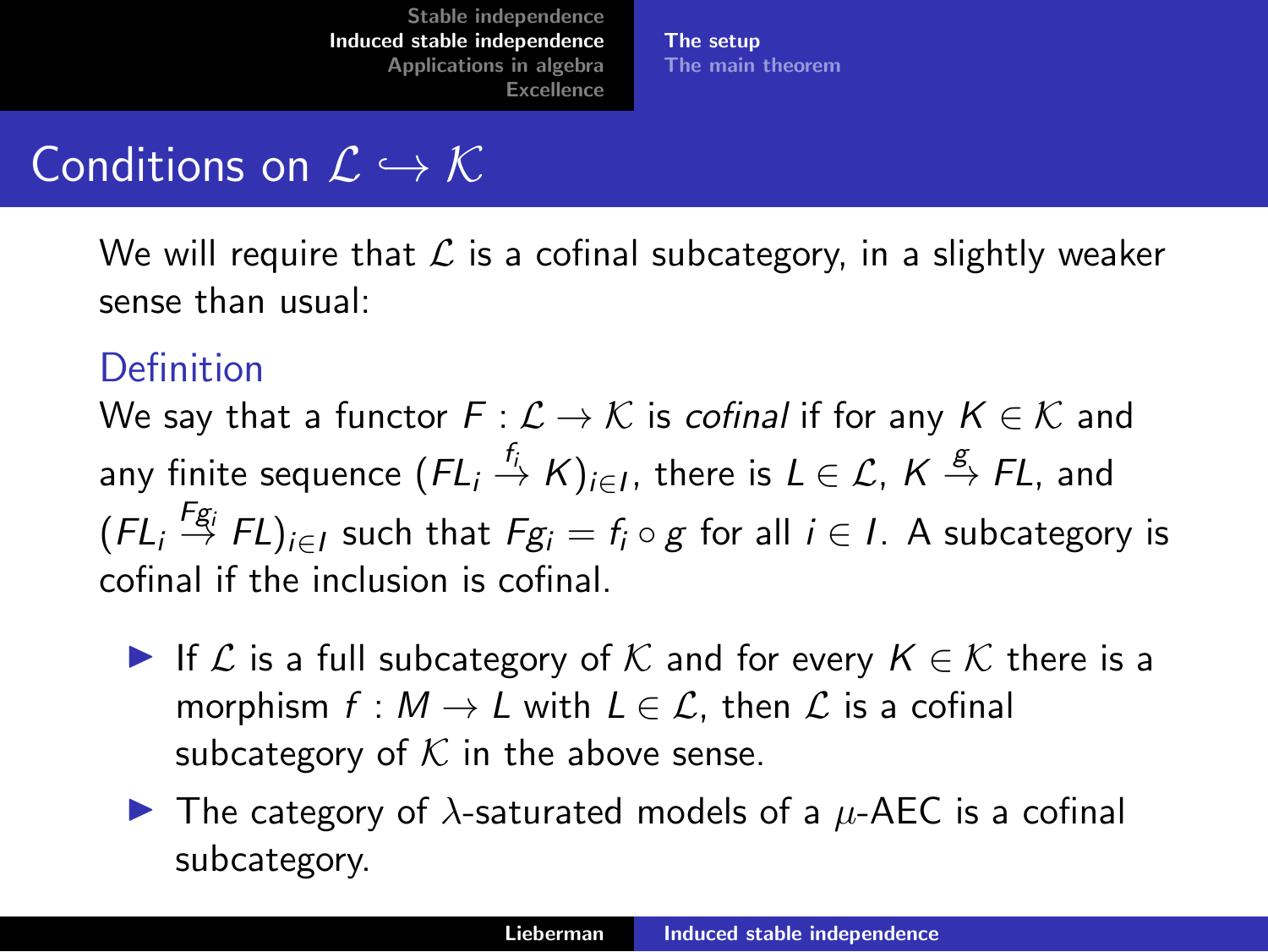The [setup](#page-16-0) The main [theorem](#page-20-0)

# Conditions on  $\mathcal{L} \hookrightarrow \mathcal{K}$

In addition to cofinality, we will need to ensure that the embedding  $\mathcal{L} \hookrightarrow \mathcal{K}$  plays well with the accessible structure on  $\mathcal{K}$ :

### Definition

We say that a subcategory *L* of a category *K* is *accessibly embedded* if

- ► *L* is a full subcategory, and
- $\blacktriangleright$  *L* is closed under  $\lambda$ -directed colimits in *K* for some  $\lambda$ .

This is, somewhat confusingly, different from requiring that the embedding  $\mathcal{L} \to \mathcal{K}$  is *accessible*—that involves preservation of colimits.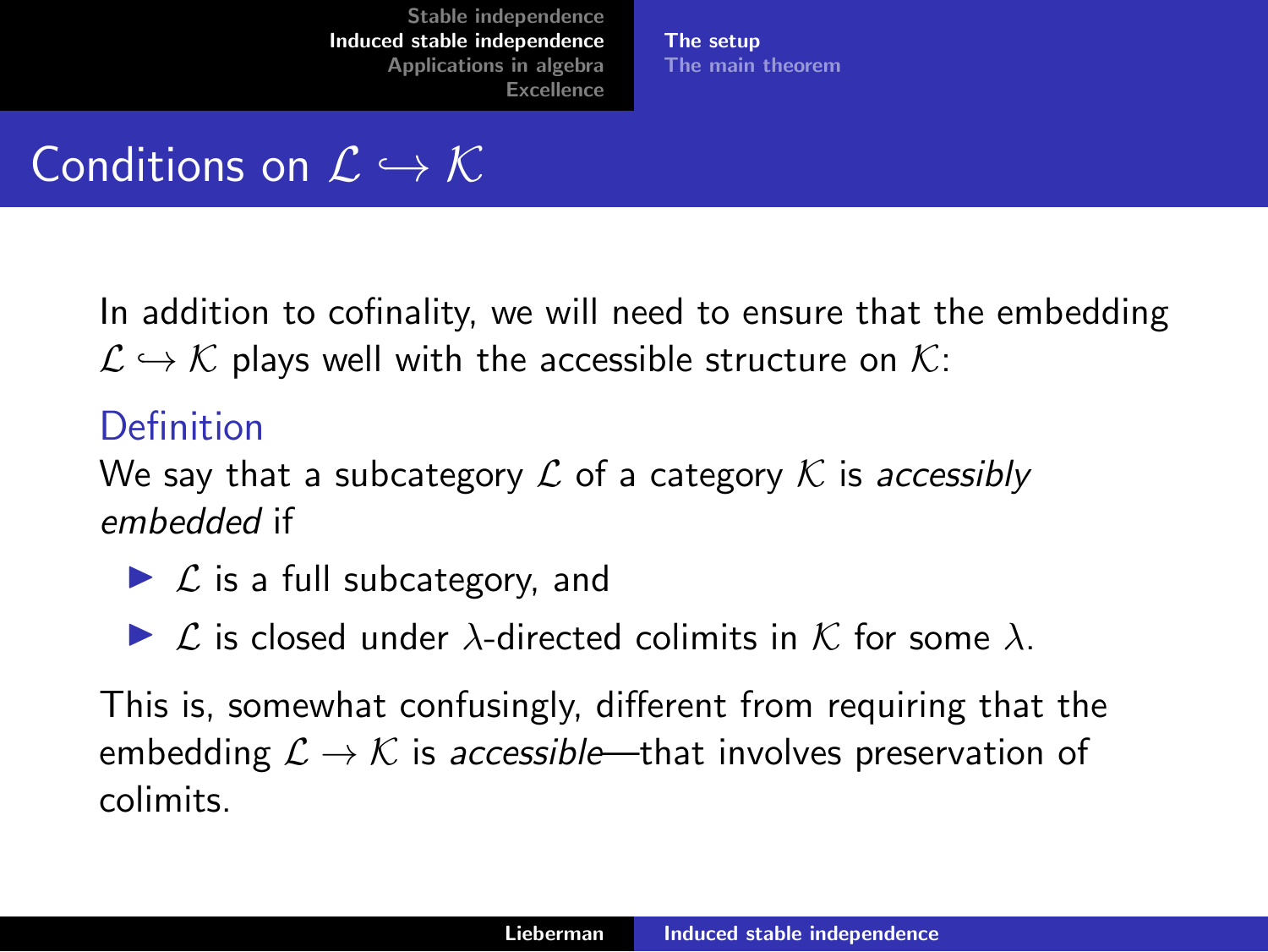The [setup](#page-16-0) The main [theorem](#page-20-0)

#### <span id="page-20-0"></span>Theorem

*Let K be an accessible category with all morphisms monomorphisms, and let L be an accessibly-embedded, cofinal subcategory of K. If:*

◮ *K has an* ℵ0*-continuous weakly stable independence notion.*

◮ *L has a stable independence notion.*

*Then K has a stable independence notion.*

**Proof:** (Sketch) Let  $\perp$  be the  $\aleph_0$ -continuous, weakly stable notion on  $K$ . We must show that  $K_{\downarrow}$  is accessible.

By  $\aleph_0$ -continuity, K has directed colimits, meaning L has directed bounds. Since the restriction of ⌣ to *L* will be weakly stable (check!), the canonicity theorem ensures that it is, in fact, stable.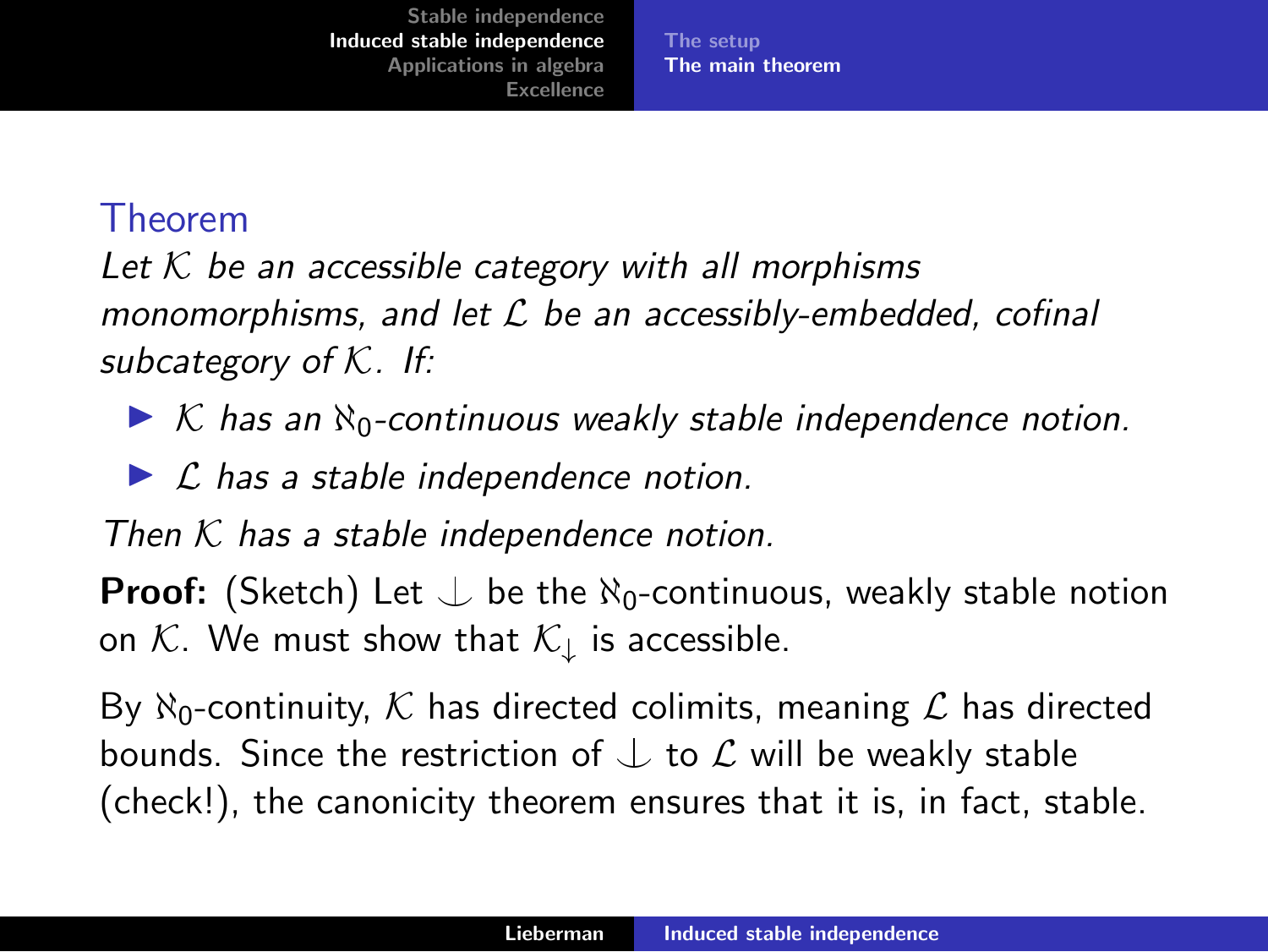The [setup](#page-16-0) The main [theorem](#page-20-0)

This implies that the restriction of  $\perp$  to  $\mathcal L$  is accessible, meaning  $\mathcal L$  is accessible. Take  $\mu$  with  $\mathcal K$ ,  $\mathcal L$ , and  $\mathcal L_{\perp}$  all  $\mu$ -accessible.

Let  $K_{\mu}$  be the subcategory on the  $\mu$ -presentable objects of K. Let  $K^*$  be the set of all  $\mu$ -directed colimits of  $K_{\mu}$ -morphisms in  $K_{\mu}$ . It suffices to show that  $K^* = K^2$ , the full arrow category. Notice that  $\mathcal{L}^2 \subset \mathcal{K}^*$ , in any case.

To achieve this, we show:

- (i)  $K^*$  is closed under composition.
- $(iii)$   $K^*$  is left cancellable.

(iii) If  $M \in \mathcal{K}$ , there is a morphism  $M \to N$  in  $\mathcal{K}^*$  with  $N \in \mathcal{L}$ .

We show sufficiency, but give only brief sketches of the proofs of  $(i)$ - $(iii)$ .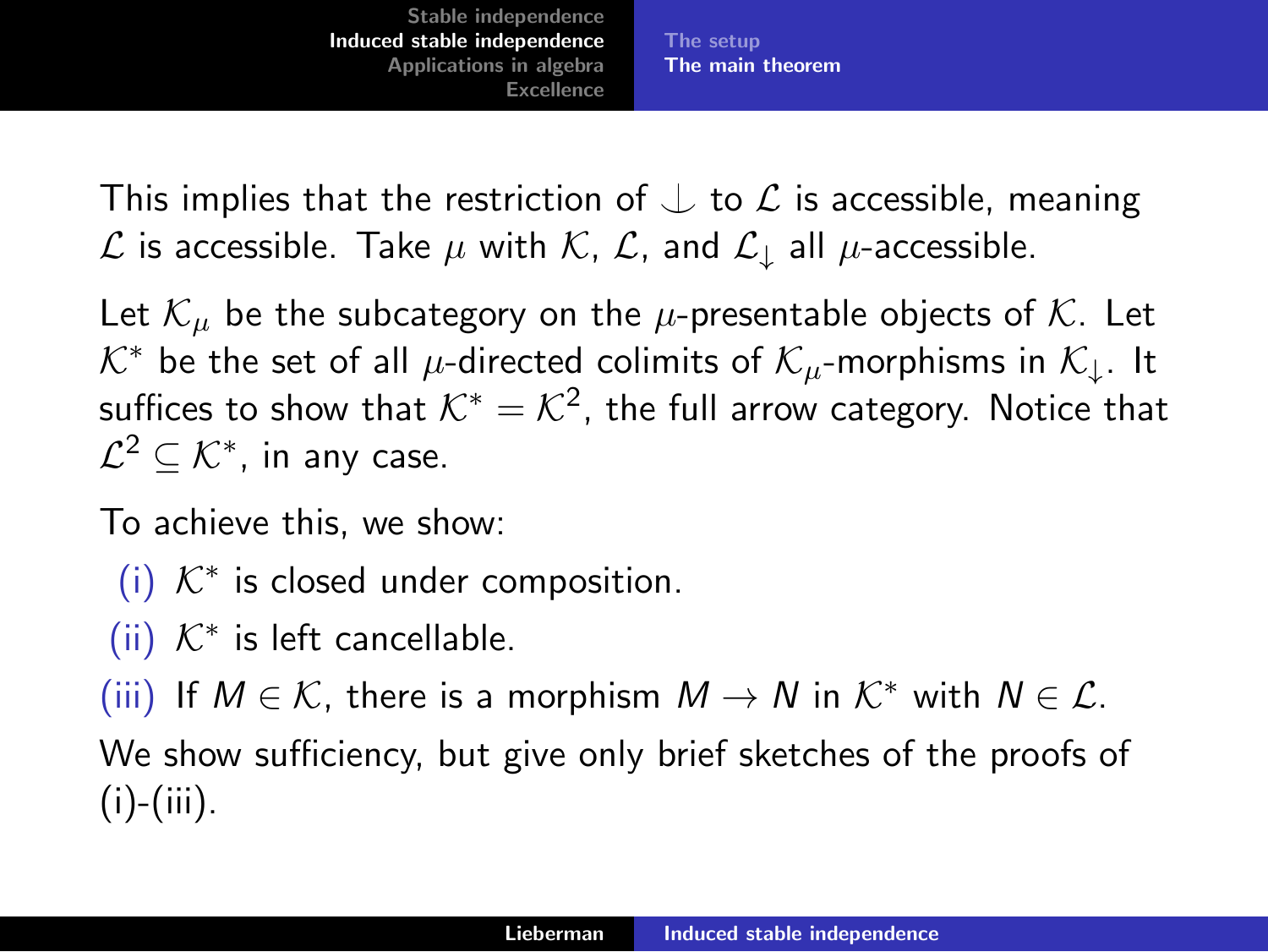The [setup](#page-16-0) The main [theorem](#page-20-0)

- (i)  $K^*$  is closed under composition.
- (ii) *K*<sup>∗</sup> is left cancellable.

(iii) If  $M \in \mathcal{K}$ , there is a morphism  $M \to N$  in  $\mathcal{K}^*$  with  $N \in \mathcal{L}$ .

Sufficient: for any  $f : M \to N$  in  $\mathcal{K}^2$ , (iii) implies there is  $g : M \to M'$  in  $K^*$  with  $M' \in \mathcal{L}$ . There is  $h : M' \to M^*$  with M  $λ$ -saturated,  $λ > μ$ . Then there is  $t : N → M^*$  with  $tf = hg$ .

By cofinality, there is  $p : M^* \to L$  with  $L \in \mathcal{L}$ , and  $ph \in \mathcal{L}^2 \subset \mathcal{K}^*$ . By (i),  $phg \in K^*$ . Since  $ptf = phg$ , (ii) implies that  $f \in K^*$ , and we are done.

Proof of (i): Given composable *f* and *g* in *K*∗, we can decompose them as *µ*-directed colimits and, with a little fiddling, ensure that (enough of) the arrows in these colimits are composable—this gives *gf*  $\in \mathcal{K}^*$ .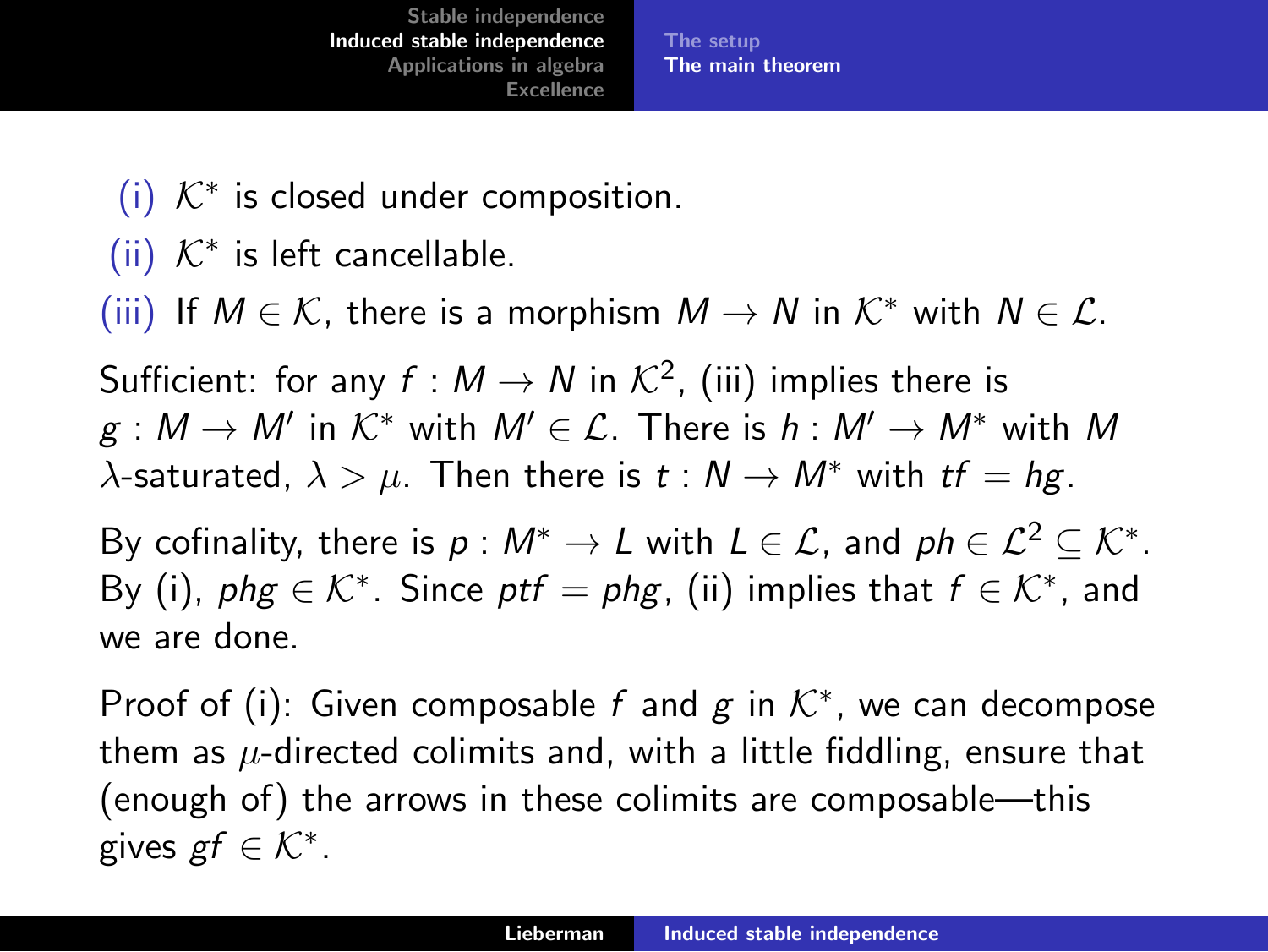The [setup](#page-16-0) The main [theorem](#page-20-0)

- (i) *K*<sup>∗</sup> is closed under composition.
- $(iii)$   $K^*$  is left cancellable.

(iii) If  $M \in \mathcal{K}$ , there is a morphism  $M \to N$  in  $\mathcal{K}^*$  with  $N \in \mathcal{L}$ .

Sufficient: for any  $f : M \to N$  in  $\mathcal{K}^2$ , (iii) implies there is  $g: M \to M'$  in  $K^*$  with  $M' \in \mathcal{L}$ . There is  $h: M' \to M^*$  with M  $λ$ -saturated,  $λ > μ$ . Then there is  $t : N → M^*$  with  $tf = hg$ .

By cofinality, there is  $p : M^* \to L$  with  $L \in \mathcal{L}$ , and  $ph \in \mathcal{L}^2 \subset \mathcal{K}^*$ . By (i),  $phg \in \mathcal{K}^*$ . Since  $ptf = phg$ , (ii) implies that  $f \in \mathcal{K}^*$ , and we are done.

Proof of (ii): Quite finicky. Skip...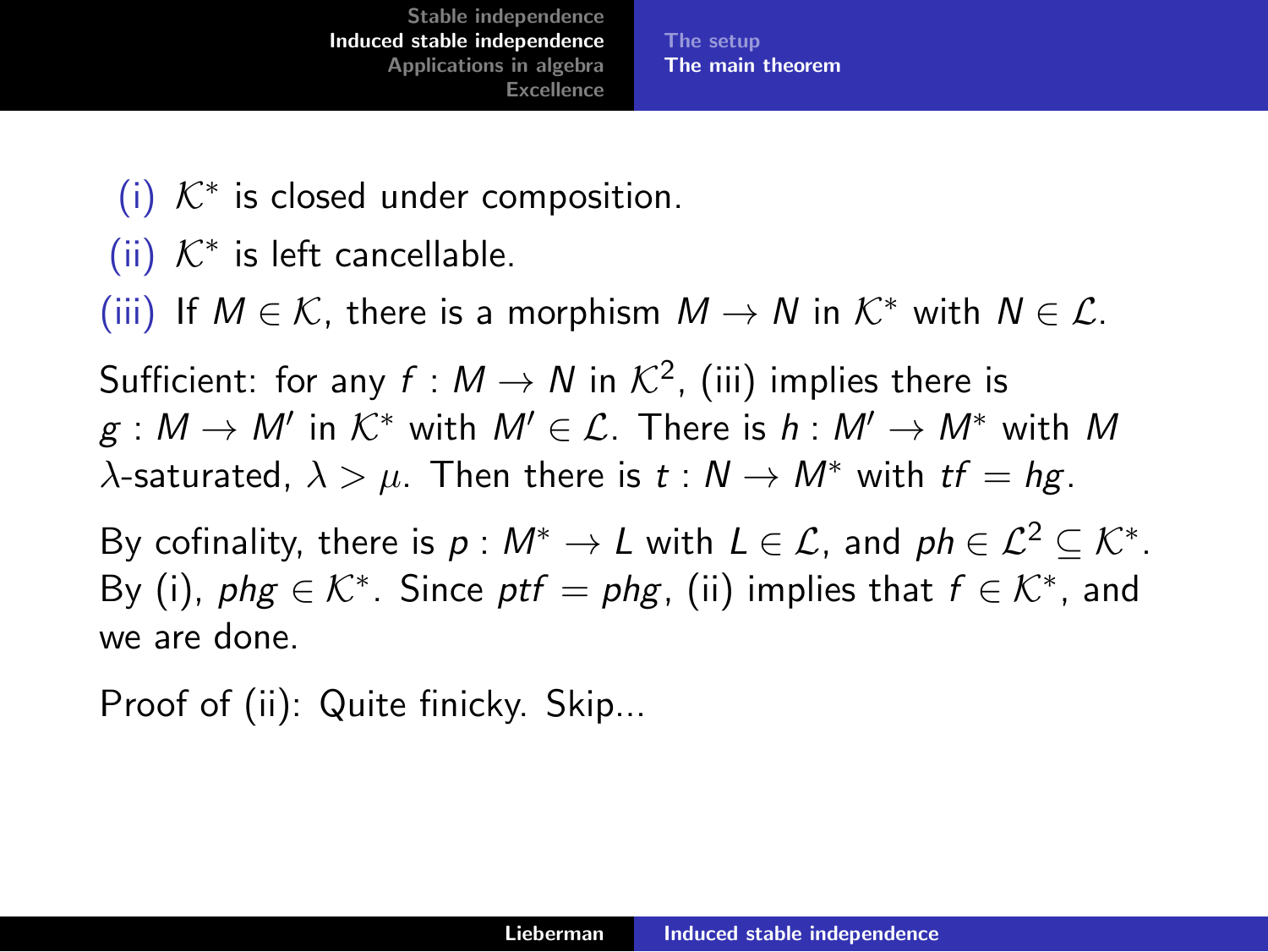The [setup](#page-16-0) The main [theorem](#page-20-0)

- (i)  $K^*$  is closed under composition.
- $(iii)$   $K^*$  is left cancellable.

(iii) If  $M \in \mathcal{K}$ , there is a morphism  $M \to N$  in  $\mathcal{K}^*$  with  $N \in \mathcal{L}$ .

Sufficient: for any  $f : M \to N$  in  $\mathcal{K}^2$ , (iii) implies there is  $g: M \to M'$  in  $K^*$  with  $M' \in \mathcal{L}$ . There is  $h: M' \to M^*$  with M  $\lambda$ -saturated,  $\lambda > \mu$ . Then there is *t* :  $N \rightarrow M^*$  with *tf* = *hg*.

By cofinality, there is  $p : M^* \to L$  with  $L \in \mathcal{L}$ , and  $ph \in \mathcal{L}^2 \subset \mathcal{K}^*$ . By (i),  $phg \in \mathcal{K}^*$ . Since  $ptf = phg$ , (ii) implies that  $f \in \mathcal{K}^*$ , and we are done.

Proof of (iii): By contradiction. Uses well *µ*-filtrability of *K* ([LRV]); that is, objects are colimits of smooth chains.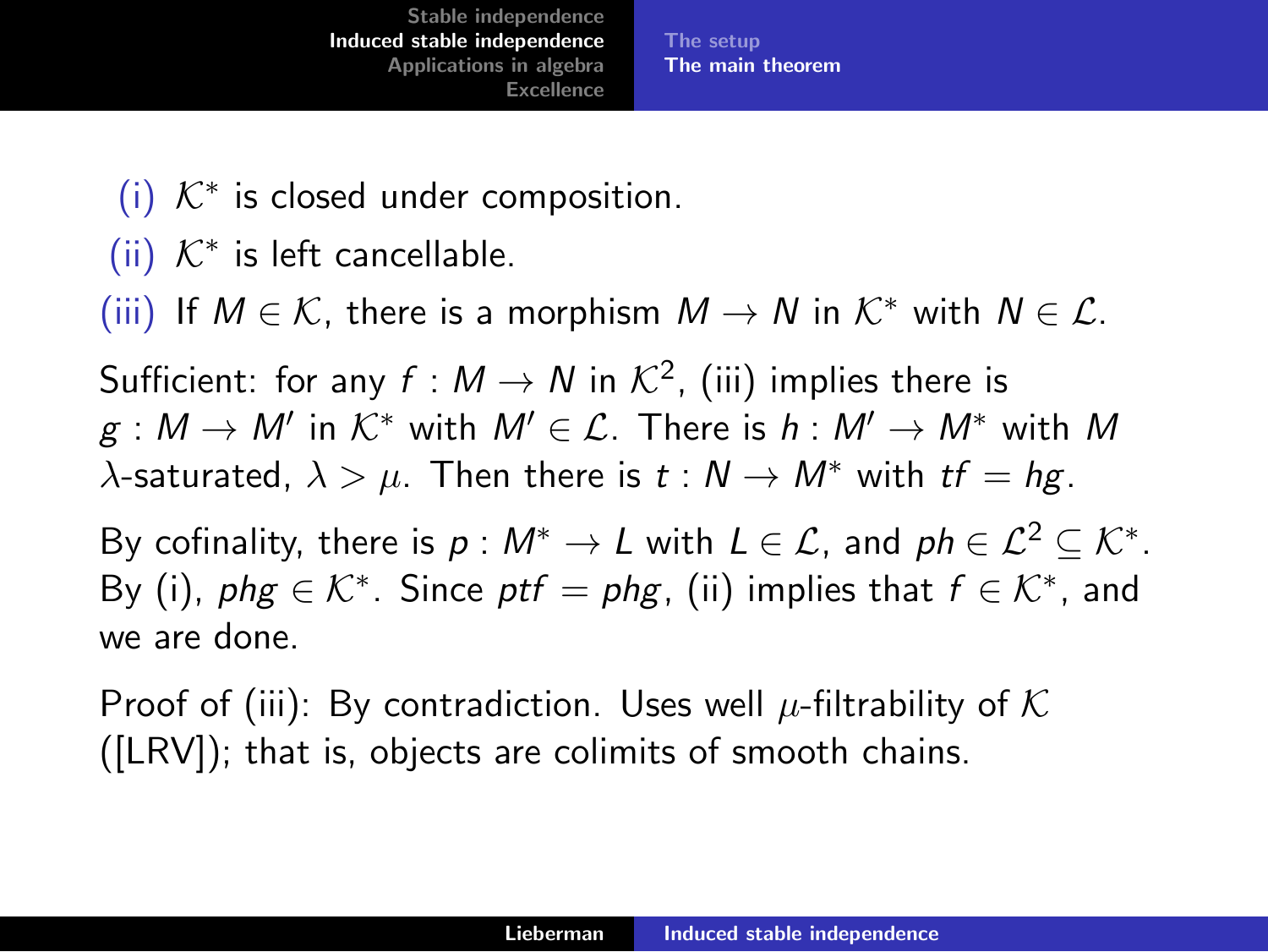<span id="page-25-0"></span>We turn now to deriving stable independence in certain algebraic categories known to be Galois-stable.

We will, of course, use the theorem just discussed. But of critical importance, too, is:

#### Lemma

*Let K be an AEC. If*

- 1. *K has the amalgamation property,*
- 2. *K is Galois-stable, and*
- 3. *types* in  $K$  are  $\lt$   $\aleph_0$ -short over models,

*then there is a stable independence notion on a full, cofinal subcategory of K—consisting of su*ffi*ciently saturated models.*

**Proof:** (Sketch) Essentially the same as the construction of stable independence over saturated models of a stable first-order theory:  $\aleph_0$ -shortness stands in for compactness (cf. [V]).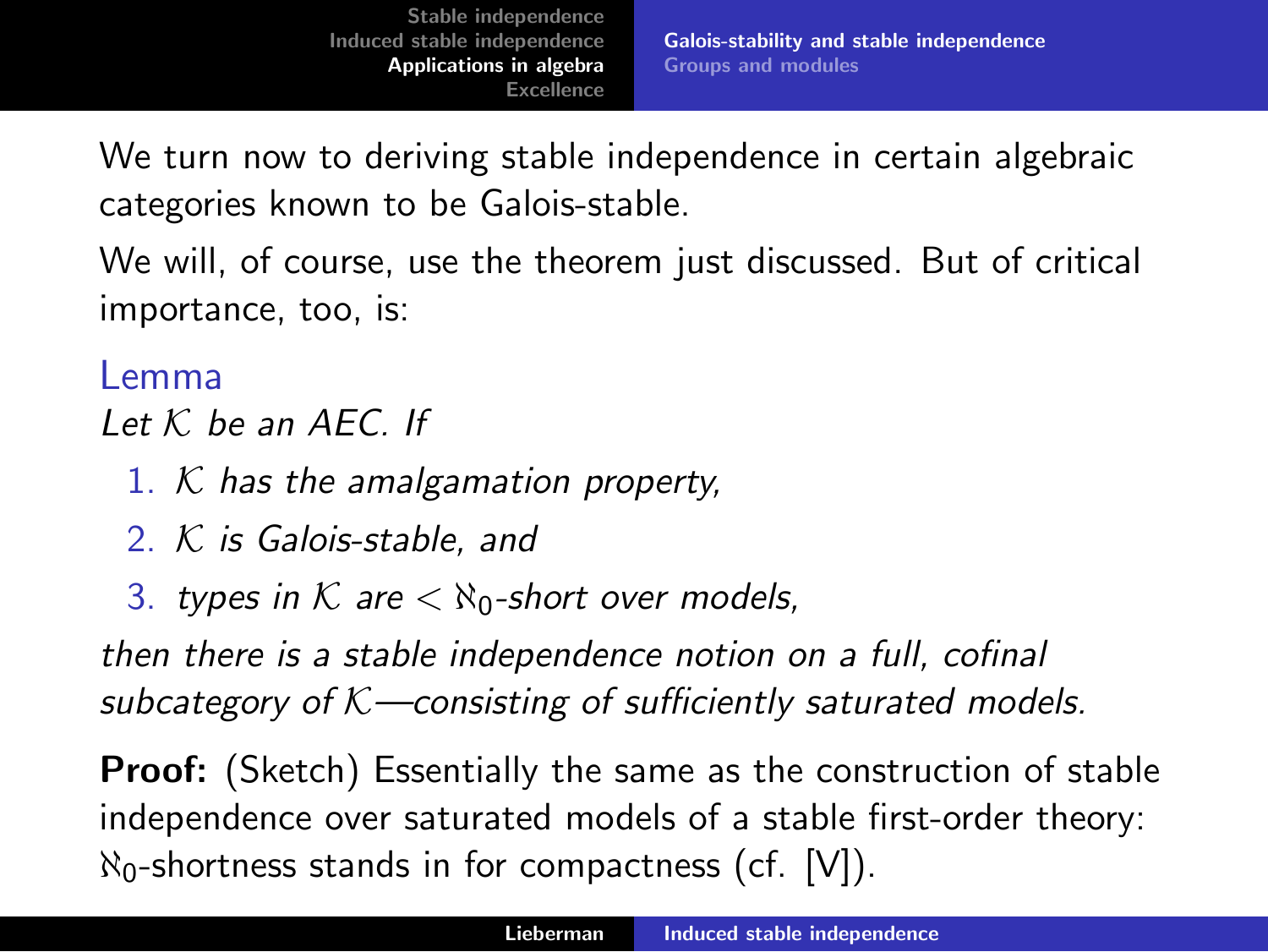Thus Galois-stability, in an AEC with amalgamation and  $\aleph_0$ -shortness, buys us much of what we need to derive existence of stable independence on the AEC itself.

We still require a weakly stable,  $\aleph_0$ -continuous independence notion. But we already have an excellent candidate:

#### Lemma

*Let K be a category, and M an almost nice family of morphisms.*

- ◮ *K<sup>M</sup> has a weakly stable independence notion consisting of the M-e*ff*ective squares.*
- ◮ *If M is closed under directed colimits, this independence notion is* ℵ0*-continuous [LRV2].*

So, if our AEC is formed by taking an almost nice, direct-colimit-closed set of morphisms, we are in business. In all of the algebraic examples to follow, happily, this is the case.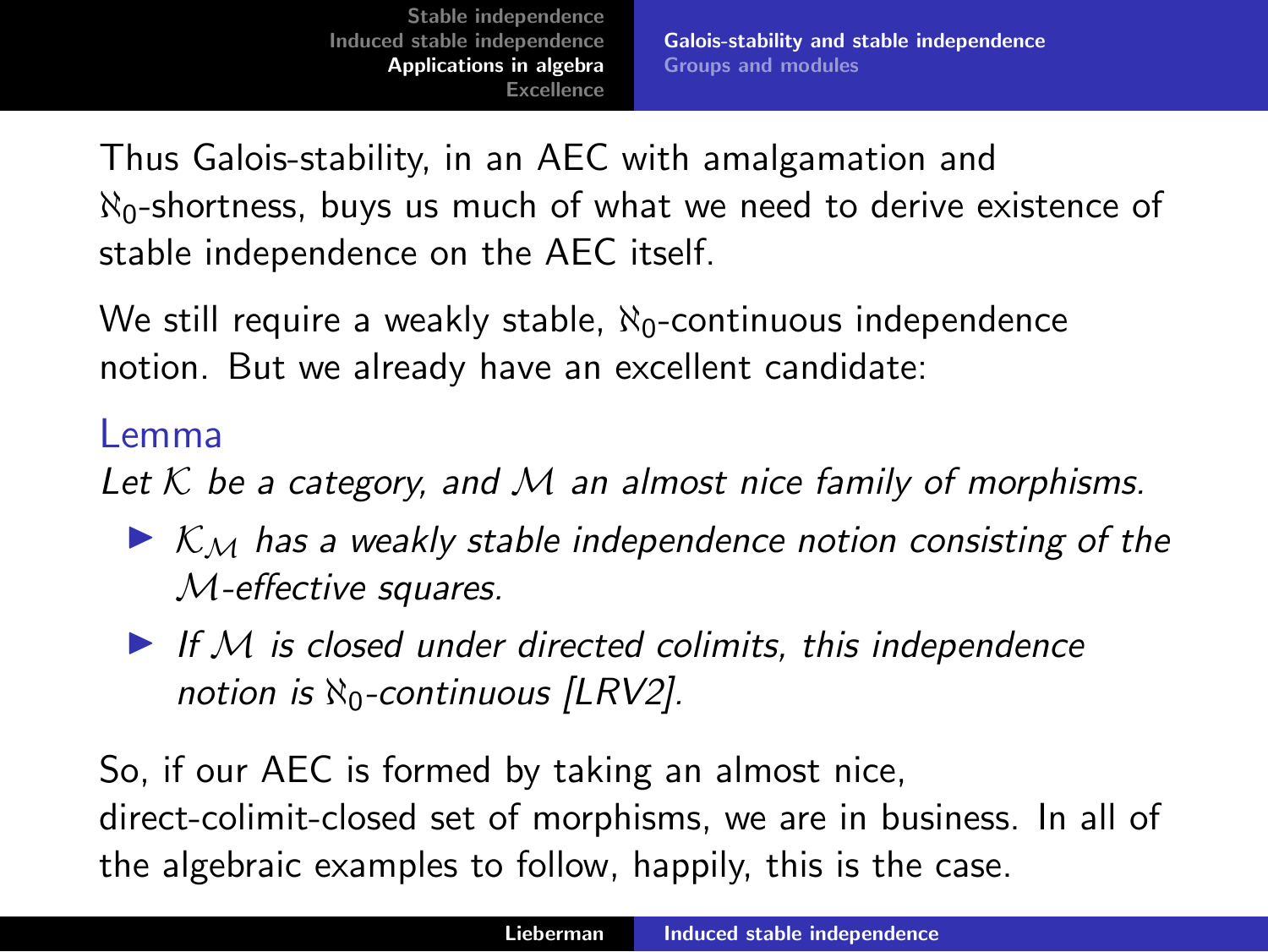<span id="page-27-0"></span>We now stand on the shoulders of giants—Kucera and Mazari-Armida—who have done all of the model-theoretic heavy lifting. First, a template:

# **Proposition**

*For any ring with unit R, the category of left R-modules, R-*Mod*pure , has a stable independence notion.*

Proof: By [KMA], *R*-Mod*pure* forms an AEC, has amalgamation, is stable, and types are  $\langle \aleph_0$ -short over models. So, by the lemma, there is stable independence on a cofinal, full subcategory.

By inspection, or the fact that pure monomorphisms are the left half of a coherent WFS, pure monomorphisms are almost nice, closed under directed colimits. So *M*-effective squares are weakly stable,  $\aleph_0$ -continuous.

The main theorem then yields stable independence on *R*-Mod*pure* .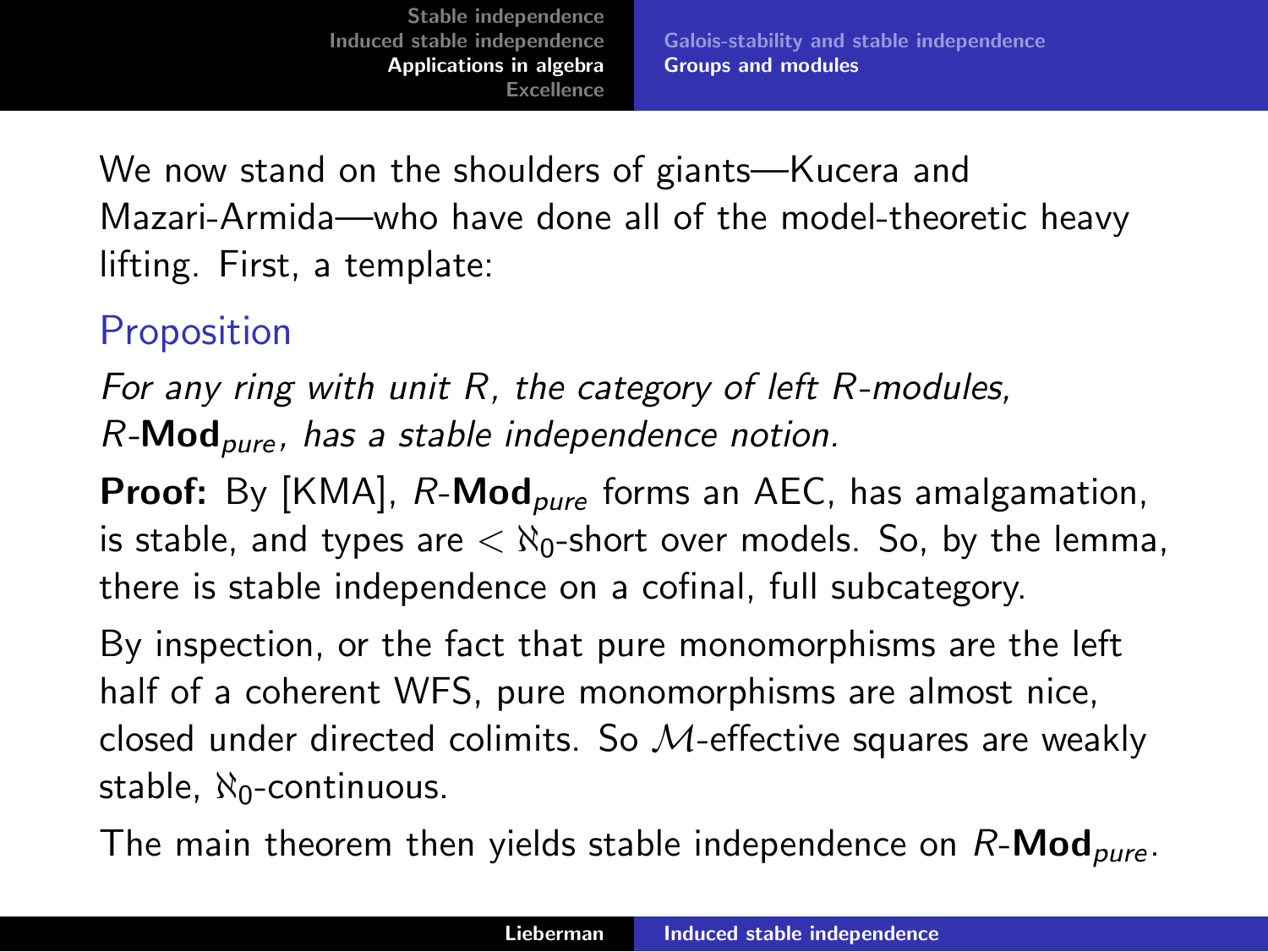We note that this is a special case of the result of [LPRV]: the latter was obtained by other means, but discovered by these.

The same template can be applied to, e.g. the following categories of modules. Here *R* is an integral domain.

- 1. Torsion *R*-modules with pure monomorphisms.
- 2. *R*-divisible modules (for any nonzero *m* and nonzero  $r \in R$ , there is *n* with  $m = rn$ ) with pure monomorphisms.

Similarly, we obtain stable independence on many categories of groups, including:

- 1. Abelian groups and (pure) monos.
- 2. (Reduced) Torsion-free abelian groups with pure monos.
- 3. Abelian *p*-groups with (pure) monos.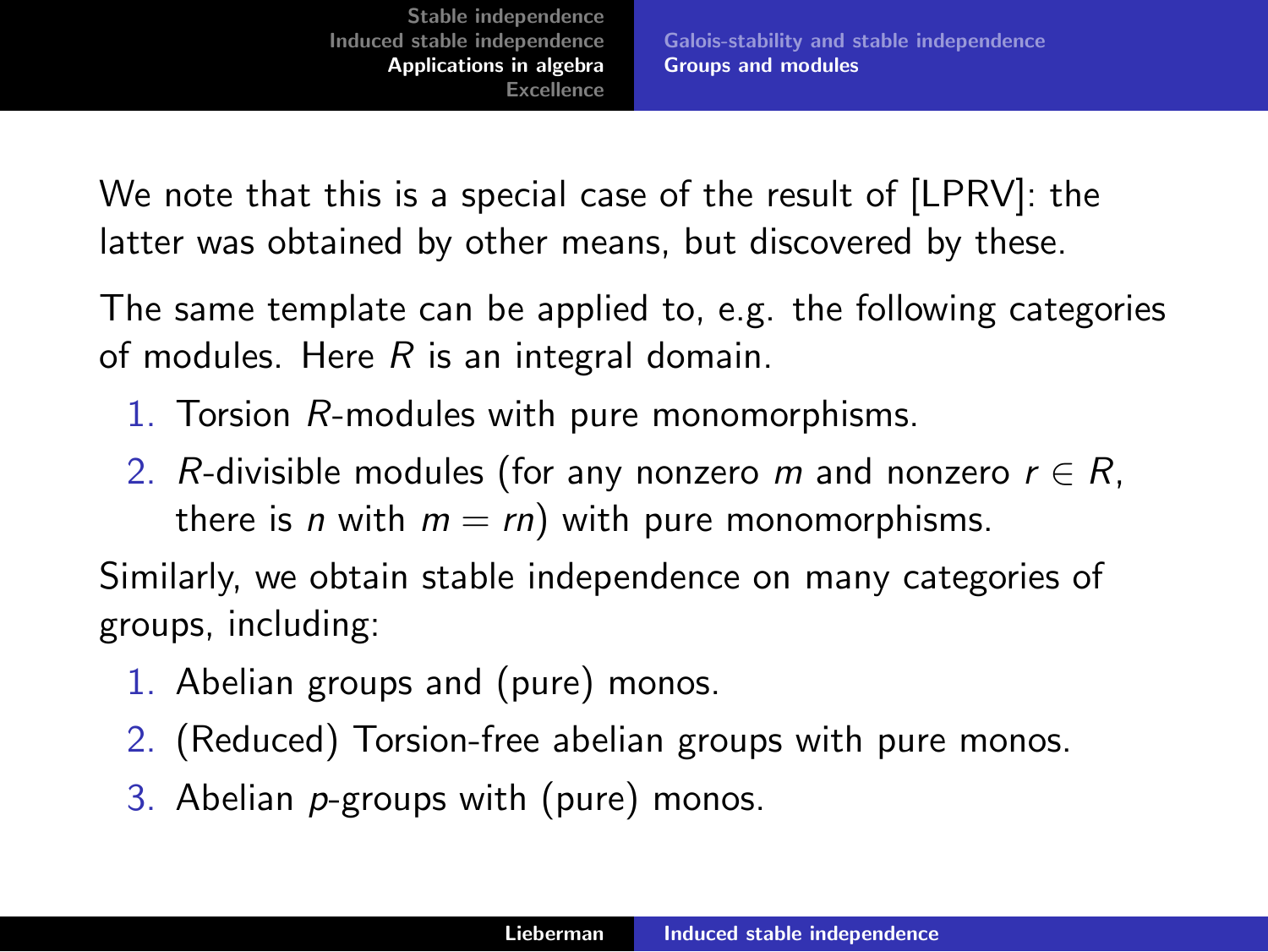Basic [definition](#page-29-0) Back to locally [presentable](#page-31-0) *K*

<span id="page-29-0"></span>We turn now to something which is still in search of applications: higher-dimensional stable independence on an abstract category.

# Definition

Let  $K$  be a category. For  $n \geq 1$ , we define an *n-dimensional stable independence relation* on  $K$ ,  $\Gamma$ , and its induced category  $K_{\Gamma}$  by induction on *n*:

- ◮ We say Γ is a 1-dimensional stable independence notion on *K* just in case it is  $\text{Mor}(\mathcal{K})$ . In this case, define  $\mathcal{K}^{\Gamma} = \mathcal{K}$ .
- An  $(n + 1)$ -dimensional stable independence relation on K consists of a pair (Γ*n,* Γ), where

1. Γ*<sup>n</sup>* is an *n*-dimensional stable independence relation on *K*.

- 2. <sup>Γ</sup> is <sup>a</sup> stable independence notion on *<sup>K</sup>*Γ*<sup>n</sup>*
- ► Given  $(n + 1)$ -dimensional  $Γ_{n+1} = (Γ_n, Γ)$  on  $K$ , define  $(K^{\lceil n+1 \rceil} = K^{\lceil n \rceil})^{\lceil n \rceil}$ , whose objects are morphisms of  $K^{\lceil n \rceil}$  and whose morphisms are Γ-independent squares (that is, *K*<sup>↓</sup> with  $\perp$  =  $\Gamma$ ).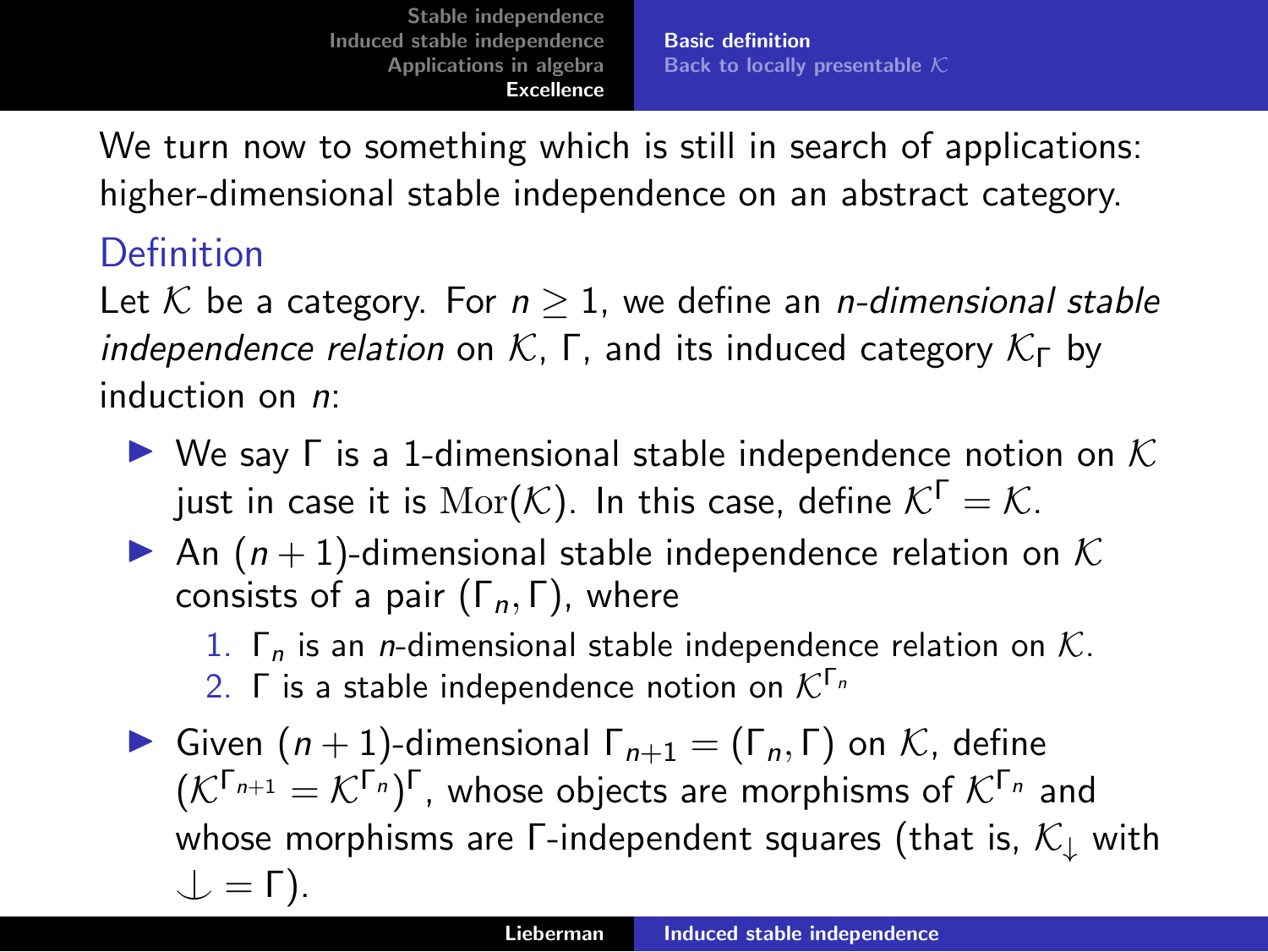Basic [definition](#page-29-0) Back to locally [presentable](#page-31-0) *K*

That is too much to internalize in one sitting, of course.

(As an exercise, one might check that 2-dimensional stable independence notions correspond to stable independence notions as already defined.)

The best-case—and presumably rare—scenario is the following:

# Definition

We say that a category  $K$  is *excellent* if for all  $n \geq 1$ ,  $K$  has an *<sup>n</sup>*-dimensional stable independence relation <sup>Γ</sup>*<sup>n</sup>* such that *<sup>K</sup>*Γ*<sup>n</sup>* has directed colimits.

We return to our favorite special case: *K* locally presentable.

### Theorem

*Let K be a locally presentable category, and let M be a nice, accessible,* ℵ0*-continuous class of morphisms in K. If K<sup>M</sup> has a stable independence relation, it is excellent.*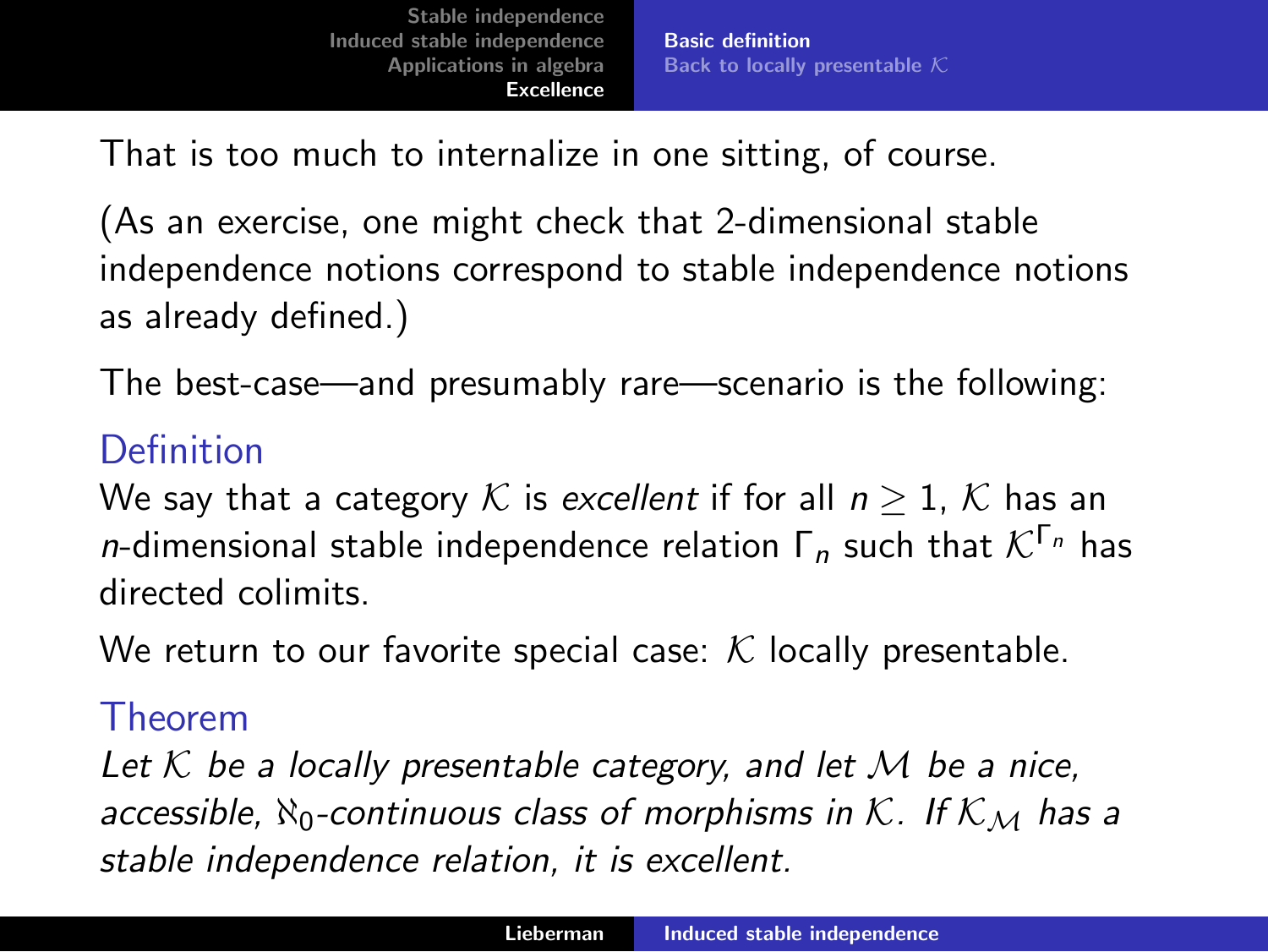Basic [definition](#page-29-0) Back to locally [presentable](#page-31-0) *K*

#### <span id="page-31-0"></span>Theorem

*Let K be a locally presentable category, and let M be a nice, accessible,* ℵ0*-continuous class of morphisms in K. If K<sup>M</sup> has a stable independence relation, it is excellent.*

**Proof:** (Sketch) We wish to proceed by induction on dimension.

Recall that, under these hypotheses, *K<sup>M</sup>* has stable independence just in case *M* is cofibrantly generated.

So really, the inductive step involves showing that, given the above assumptions, the class of *M*-effective morphisms in  $K^2$ —call it  $M$ !—is well-behaved in exactly the same ways:

- $\blacktriangleright$  *M*! is cofibrantly generated in  $K^2$ .
- $\blacktriangleright$  *M*! is nice,  $\aleph_0$ -continuous, and accessible.

Nearly everything is just bookkeeping, aside from showing *M*! is a coclan and that it is cofibrantly generated (easier via stability!).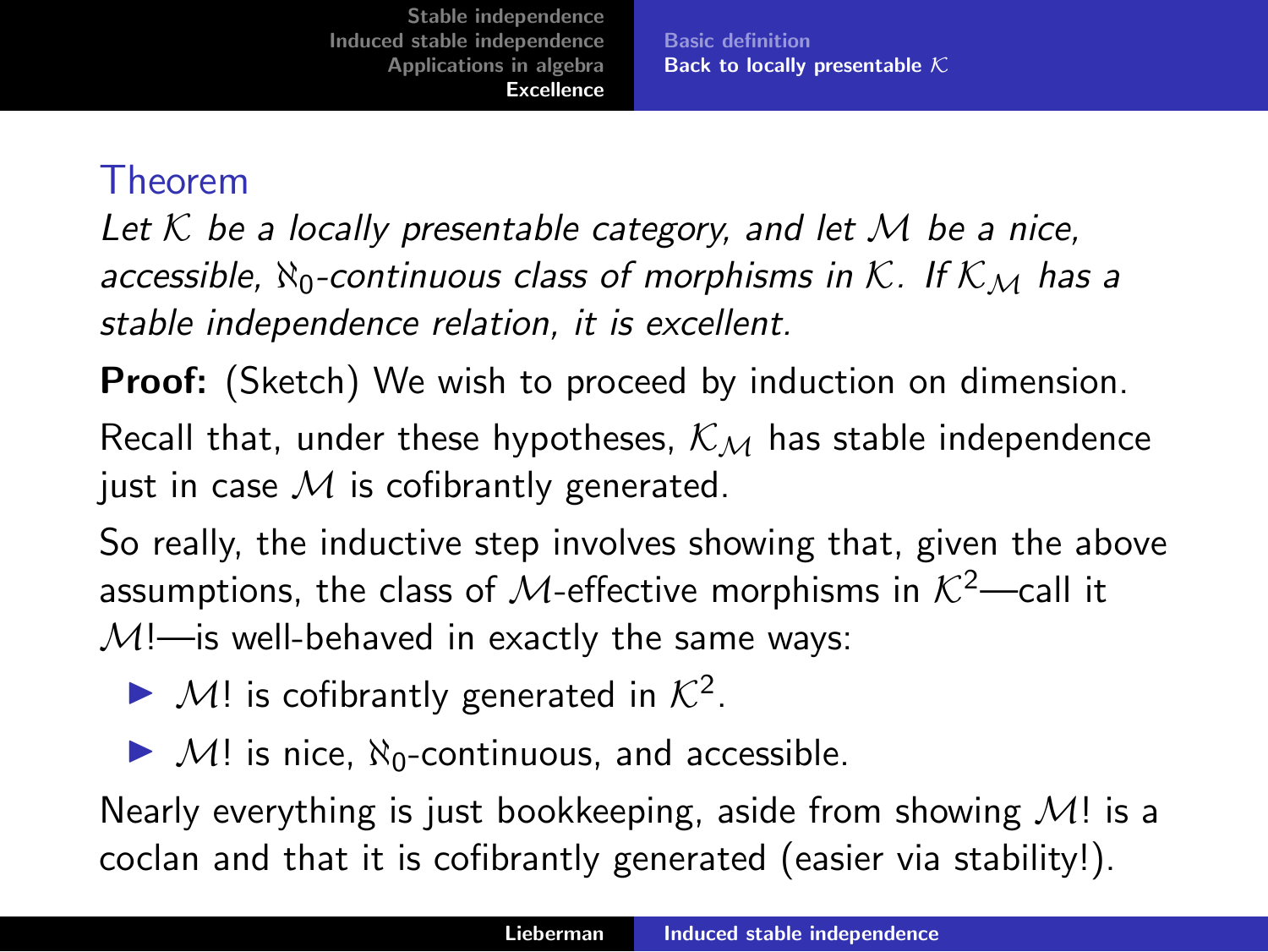**[Questions](#page-32-0)** [References](#page-33-0)

<span id="page-32-0"></span>There are plenty of open questions, some of which have already occurred naturally in this discussion:

- $\triangleright$  What happens if we weaken different conditions in the definition of stable independence, particularly uniqueness?
- $\triangleright$  Do superstability, simplicity, etc. admit clean category-theoretic characterizations, e.g. via properties of WFSs?
- ▶ How much use can we get out of stable independence and related constructions, e.g. independent sequences, in an abstract category?
- $\blacktriangleright$  In what other contexts can we get stability via the induced route taken here?
- ▶ What is excellence good for in an abstract category? Does it correspond to any existing notions?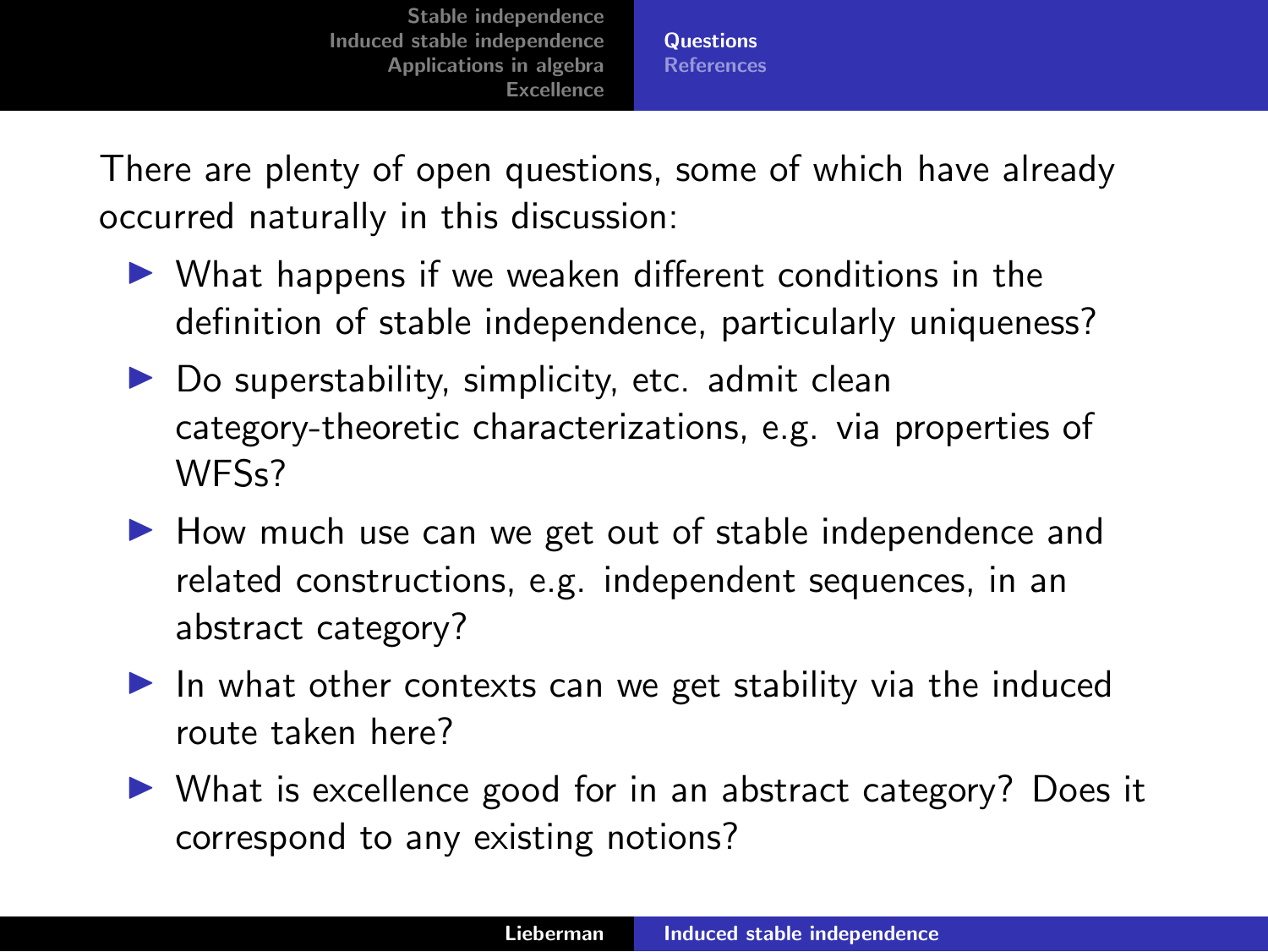**[Questions](#page-32-0)** [References](#page-33-0)

<span id="page-33-0"></span>[BG] W. Boney and R. Grossberg, *Forking in short and tame AECs*, Ann. Pure Appl. Log. 168(8), pp. 1517-1551 (2017).

[BGKV] W. Boney, R. Grossberg, A. Kolesnikov, and S. Vasey, *Canonical forking in AECs*, Ann. Pure Appl. Log. 167(7), pp. 590-613 (2016).

**[BGLRV]** W. Boney, R. Grossberg, M. Lieberman, J. Rosický, and S. Vasey, *µ-Abstract lementary classes and other generalizations*, J. Pure Appl. Alg. 220(9), 3048-3066 (2016).

[KMA] T. Kucera and M. Mazari-Armida, *On universal modules with pure embeddings*, Math. Log. Q. 66(4), pp. 395-408 (2020).

[MA1] M. Mazari-Armida, *A model-theoretic solution to a problem of L´aszl´o Fuchs*, J. Alg. 567, pp. 196–209 (2021).

[MA2] M. Mazari-Armida, *Superstability, noetherian rings, and pure-semisimple rings*, Ann. Pure Appl. Log. 171(3), 2021.

[MA3] M. Mazari-Armida, *Some stable non-elementary classes of modules*. Submitted, arXiv:2011.13962.